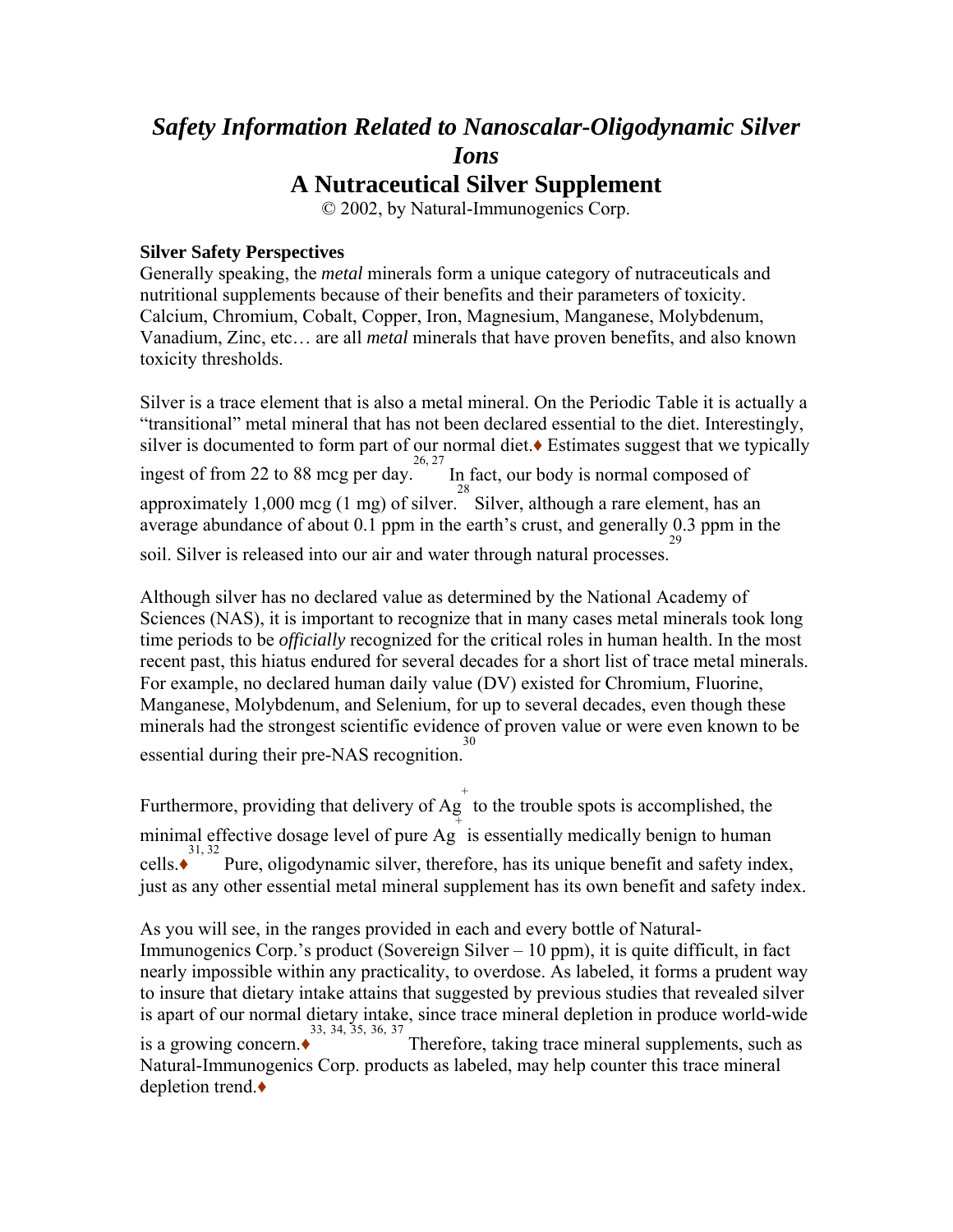From a historical perspective (circa 1930's), the average raw (elemental) silver content of the older pharmaceuticals was 10% to 25% or more. Whatever the total content of raw (elemental) silver attained in any product, the level of active (oligodynamic) silver

generally never exceeded from  $2\%$  to  $5\%$ . In other words, due to the inferior methodologies of the day, the production of active silver could only be attained and derived from large quantities of inactive silver being stuffed into the formulation, thus creating an equilibrium for a small amount of active silver to be dispersed throughout the bottle, if at all. From this disadvantage of high - inactive silver content - these products did rarely cause a permanent bluish-gray discoloration to the skin, a medical condition termed argyria, which is otherwise medically benign and harmless. Only an estimated total of 365 documented cases of argyria occurred after millions of patients were treated

over many decades. 39 However, argyria continues to be reported, perhaps due to the inferior silver solutions deriving from crude home-made generators, wherein unsuspecting customers take this inferior grade product in high amounts, every day for several years.

Our products range from just 0.0001% to 0.00023% raw (elemental) silver, but with nearly 90% *active* silver present. Now compare this to the 10% to 25% or more raw (elemental) silver of inactive formulations, such as mild silver protein.

#### **Natural-Immunogenics Corp.:** *Active vs Inactive Silver*

Additionally, Natural-Immunogenics Corp. product is fundamentally all *active* silver, because we create it exclusively by an electrolytic process that makes our particles only when we provide elemental silver with a positive charge. Although fundamentally this type of process was first discovered in the late 1800's, our method perfects this original process so that our particles average 8 angstroms each, and are nearly all net positively charged, thus rendering an incredibly dispersed oligodynamic silver. In other words, our manufacturing process is so precise that we cannot make our silver particles that are net neutral in charge. Our active silver ingredient is stable for over 3 years in the bottle. If it did not maintain its positive charge, our product could not maintain its dispersion in pure water; it would clump together into larger, *inactive* silver particles. This is why it easily provides all the benefits of the higher *inactive* silver products that only deliver small amounts of active silver.

We additionally increase our product's silver activity by way of our product's attainment of an extremely high total surface area. In fact, for each cubic centimeter of elemental silver used, our manufacturing methods attain a total surface area of over 6 square kilometers.

The result is a product that achieves an activity factor for silver by way of:

- 1. the resulting surface area (SA) and adsorption (the pre-requisite to all absorption potential) attained for exposure *upon* biological milieus. Sovereign Silver SA, when calculated from an original source of a 99.98% cubic centimeter of pure silver, will attain from *6 to 60 square kilometers* of surface!
- 2. an SA that achieves great orders of magnitude of total surface *energy* (SE the key principle to a substance's thermodynamic energetics),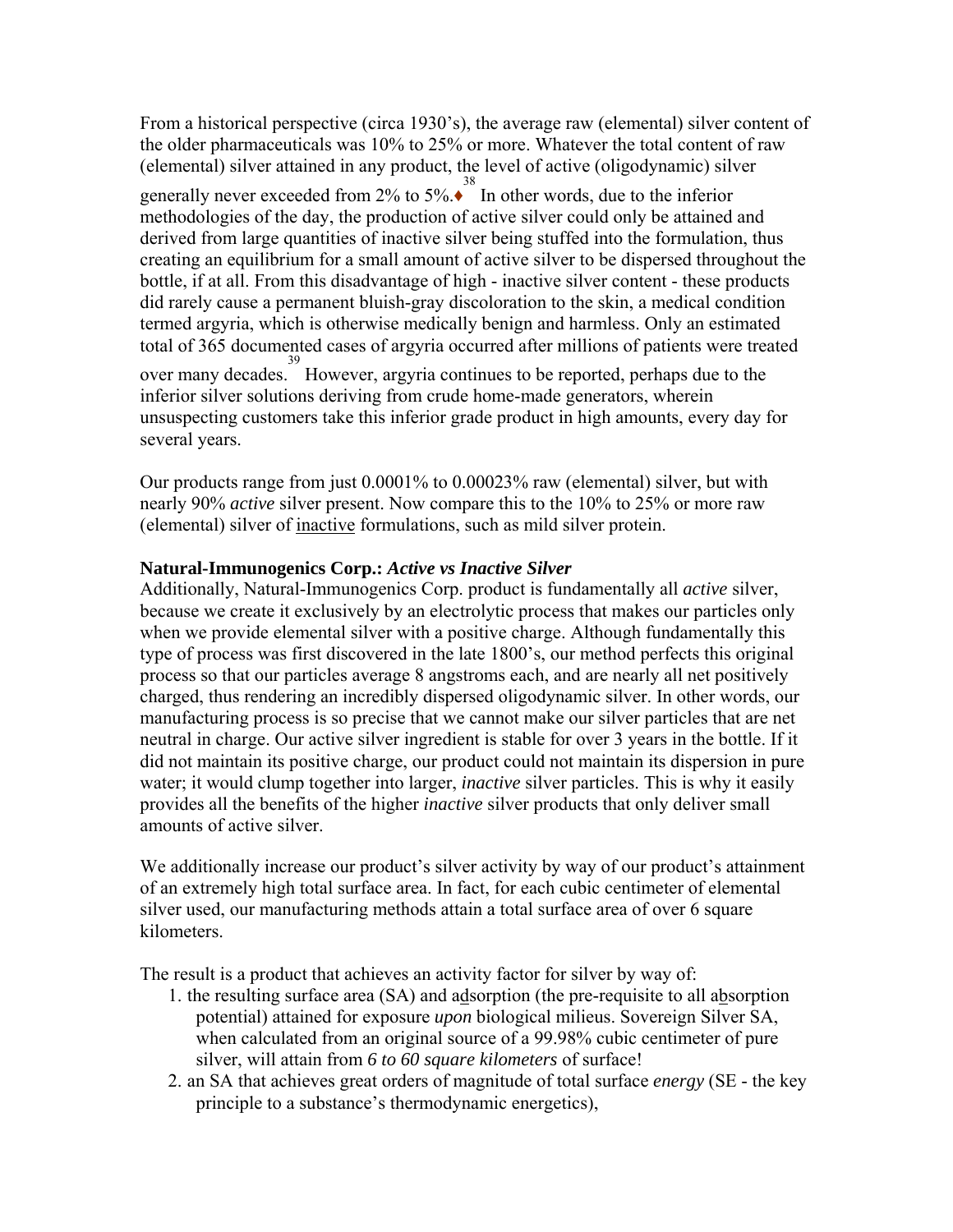- 3. an oligodynamic positively charged silver particle (ready for work),
- 4. a free radical-like energy effect benign to higher life forms, which is

phenomenologically indeterminant (i.e., in essence quantum in nature) in part because the associated Brownian movement that achieves great rapidity

approximating an unprecedented Particle Diffusion Coefficient (PDC) of 10  $\frac{1}{2}$  cm /second, and additionally in part because

5. the absorption, penetration, and delivery of the active silver *into* biological milieus (i.e., intracellular, intra-nuclear?), where it may best serve useful immune functions by way of the SA, the SE and PDC.

### **Adverse Event Data**

#### **1. CRC Handbook of Chemistry and Physics: 80th Edition, ed. by David R. Lide, CRC Press, Boca Rotan, FL, 1999-2000.**

a. Section 4-27; Properties of the Elements and Inorganic Compounds

i. "While silver itself is not considered toxic, most of its salts are poisonous."

ii. "Silver has germicidal effects and kills many lower organisms effectively without harm to higher animals."

#### **2. Fung, M.C., Bowen, D.L., "Silver Products for Medical Indications: Risk-Benefit Assessment," Clinical Toxicology, 34(1), 119-126, 1996. LOAEL Threshold**

- a. "Based on the current Rfd, for a 5 kg infant to a 70 kg adult, the maximal daily silver exposure should be less than  $25-350 \mu g/d$ ."
- b. "However, a regular daily diet may contain up to about 90 µg of silver as a background level exposure."
- c. "Some researchers have suggested that Vitamin E or selenium deficiency may increase susceptibility to systemic silver toxicity. Wagner et al. and Bunyan et al. have shown that hepatic necrosis can be induced by administering silver preparations to Vitamin E/selenium deficient rats. They hypothesized that toxicity was due to a silver-induced selenium deficiency that inhibits the synthesis of the seleno-enzyme glutathione peroxidase. Further, Bunyan et al. showed that if rat diets were supplemented with selenium or Vitamin E, exposure to silver as high as 140 mg/kg/d was still well tolerated."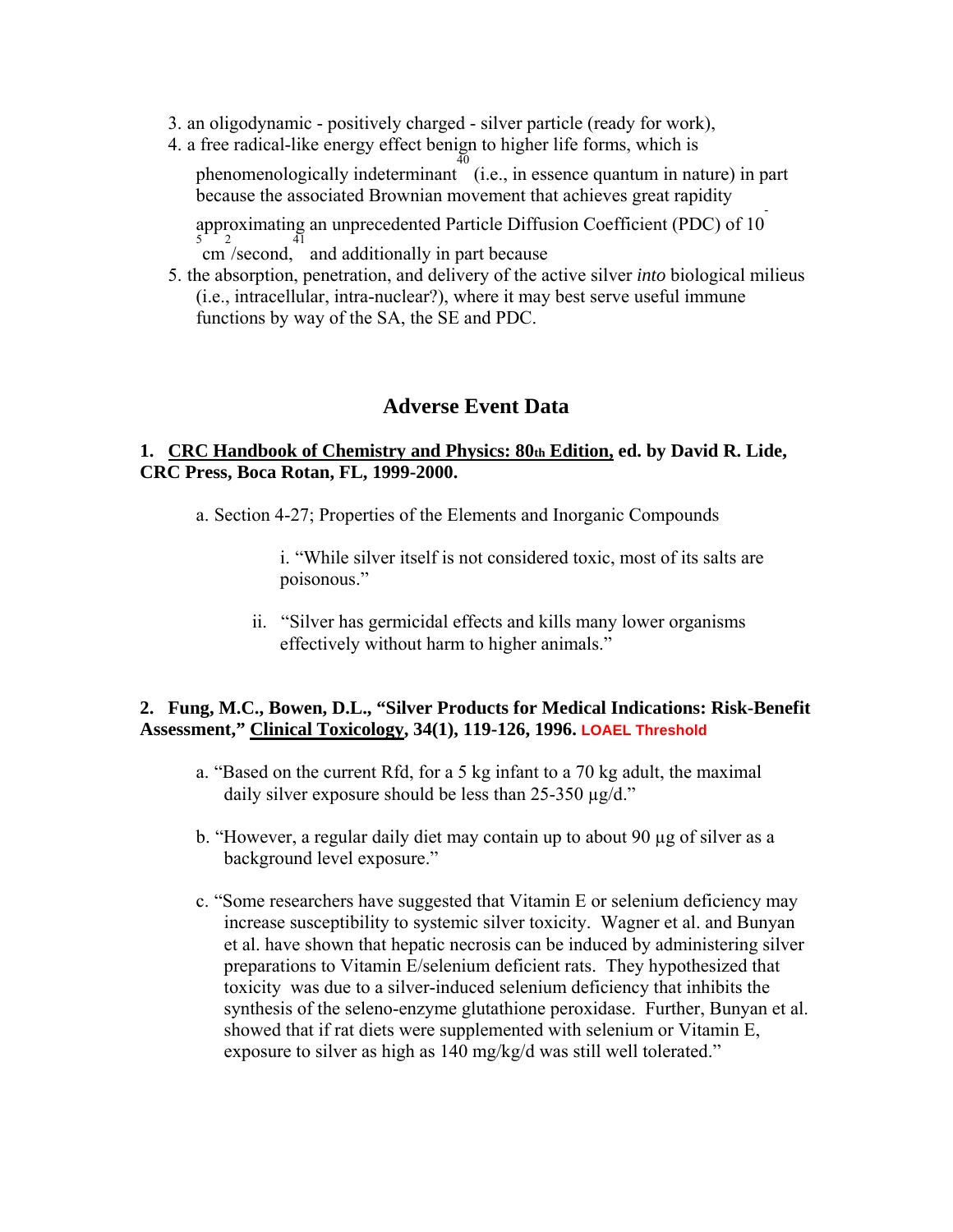### **3. e-Medicine Journal, November 2, 2001; Number 11**

a. "Argyria results from prolonged contact to or ingestion of *silver salts*. It produces a gray to gray-black staining of skin and mucous membranes produced by silver deposition. Silver may be deposited in the skin either from industrial exposure or as a result of medications containing *silver salts*."

#### **4. ATSDR – Agency for Toxic Substances and Disease Registry Toxicological Profile for Silver – CAS# 7440-22-4, Dec. 1990.**

- a. 1.4 No studies of cancer or birth defects in animals from eating, drinking, or breathing in silver compounds were found. Therefore, it is not known if these effects would occur in humans. One study of animals drinking silver compounds mixed with water for most of their life found no effect on fertility. Another study found reproductive tissues were damaged in animals after they received injections of silver nitrate. However, the tissues recovered even while the animals received more injections of silver nitrate. Tests in animals show that silver compounds are likely to be life threatening for humans only when large amounts (that is, grams) are swallowed and that skin contact with silver compounds is very unlikely to be life threatening.
	- b. 1.5 Studies in rats show that drinking water containing very large amounts of silver (2589 parts of silver per million parts water, or about 2.6 grams per liter) is likely to be life threatening.

### d. 2.2.1. **Inhalation Exposure:**

- 2.2.1.1. Death No studies were located regarding death in humans or animals after inhalation exposure to silver or silver compounds.
- 2.2.1.2. Systemic Effects No studies were located regarding cardiovascular or musculoskeletal effects in humans or animals after inhalation exposure to silver or silver compounds. Respiratory Effects – Occupational exposure to silver dusts can also lead to respiratory irritation (Rosenman et al. 1979, 1987). Gastrointestinal Effects – Abdominal pain has also been reported by workers exposed to silver nitrate and oxide in the workplace (Rosenman et al. 1979). Hematological Effects- Blood counts were reported to be normal in all individuals observed in the occupational study of silverexposed workers conducted by Rosenman et al. (1979) with the exception of one individual with an elevated hemoglobin level. Hepatic Effects – A study that measured levels of several liver enzymes (alanine transferase, aspartate amino transferase, gamma glutamyl transferase, and alkaline phoshpatase) found no significant differences between workers exposed to silver and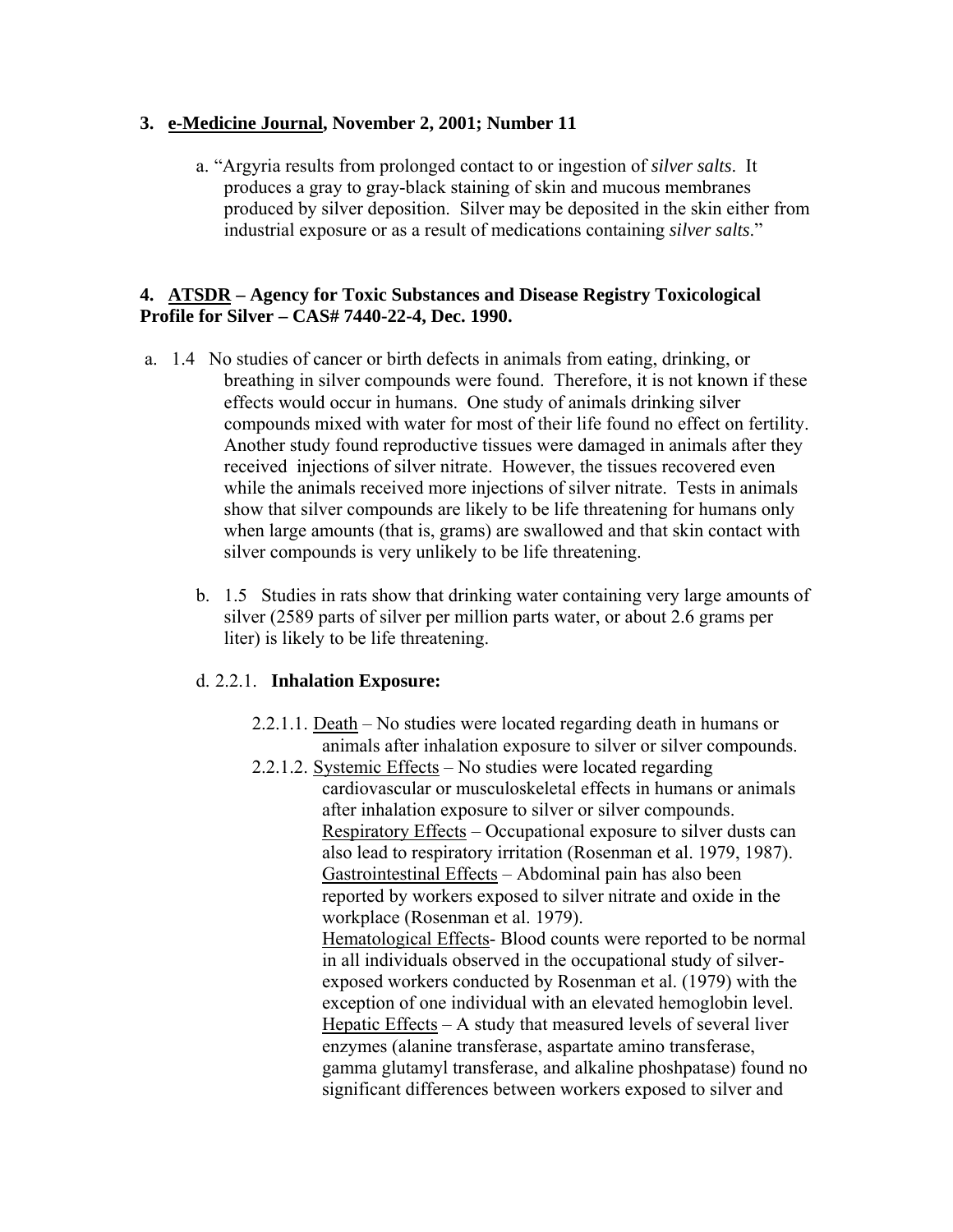insoluble silver compounds and those with no history of silver exposure (Pifer et al. 1989).

Renal Effects – Studies in animals have focused only on the deposition of silver in the kidney following oral exposure (Olcott 1947, 1948) and renal tests were not conducted.

Dermal/Ocular Effects – Skin and ocular burns, caused by contact with silver nitrate, have been reported in workers (Moss et al. 1979, Rosenman et al. 1979).

- 2.2.1.3. Immunological Effects No studies were located regarding immunological effects in humans or animals after inhalation exposure to silver or silver compounds.
- 2.2.1.4. Neurological Effects No studies were located regarding neurological effects in humans or animals after inhalation exposure to silver or silver compounds.
- 2.2.1.5. Developmental Effects No studies were located regarding developmental effects in humans or animals after inhalation exposure to silver or silver compounds.
- 2.2.1.6. Reproductive Effects No studies were located regarding reproductive effects in humans or animals after inhalation exposure to silver or silver compounds.
- 2.2.1.7. Genotoxic Effects No studies were located regarding genotoxic effects in humans or animals after inhalation exposure to silver or silver compounds.
- 2.2.1.8. Cancer Effects No studies were located regarding cancer effects in humans or animals after inhalation exposure to silver or silver compounds.

## e. 2.2.2. **Oral Exposure**

- 2.2.2.1. Death No studies located regarding death in humans following oral exposure to silver or silver compounds.
- 2.2.2.2. Systemic Effects No studies located regarding respiratory, gastrointestinal, hematological, musculoskeletal, hepatic, or renal effects in humans or animals after oral exposure to silver or silver compounds.

Cardiovascular Effects – No studies were located regarding cardiovascular effects in humans following oral exposure to silver or silver compounds.

Dermal/Ocular Effects – Gray or blue-gray discoloration of the skin has been observed in individuals that have ingested both metallic silver and silver compounds in small doses over periods of months to years.

- 2.2.2.3. Immunological Effects No studies were located regarding immunological effects in humans following oral exposure to silver or silver compounds.
- 2.2.2.4. Neurological Effects Several reports describe the deposition of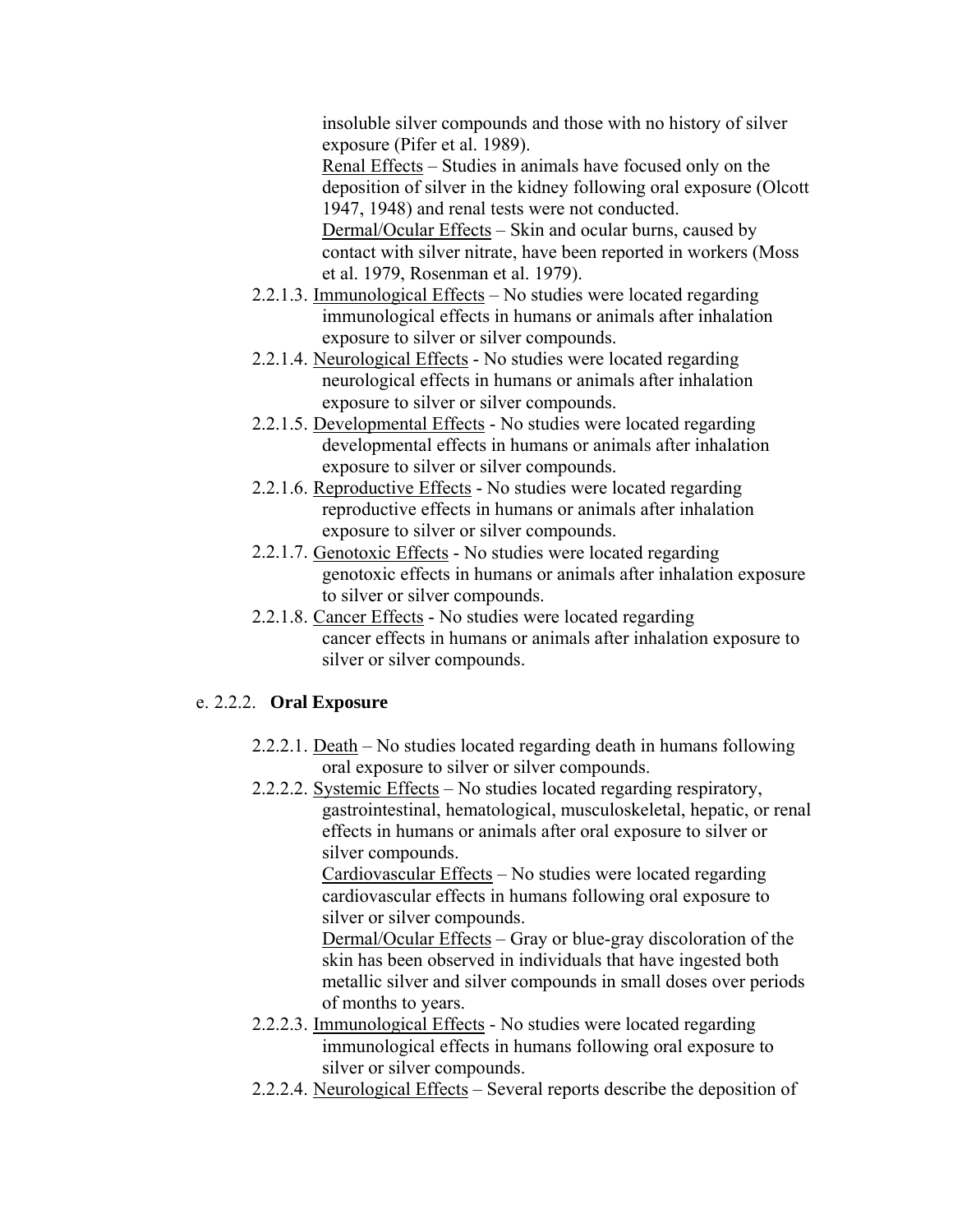what are assumed to be silver containing granules in tissue of the central nervous system.

- 2.2.2.5. Developmental Effects No studies were located regarding developmental effects in humans after oral exposure to silver or silver compounds.
- 2.2.2.6. Reproductive Effects No studies were located regarding reproductive effects in humans after oral exposure to silver or silver compounds.
- 2.2.2.7. Genotoxic Effects No studies were located regarding genotoxic effects in humans after oral exposure to silver or silver compounds.
- 2.2.2.8. Cancer No studies were located regarding cancer effects in humans after oral exposure to silver or silver compounds.

### e. 2.2.3. **Dermal Exposure**

- 2.2.3.1. Death No studies were located regarding death in humans following dermal exposure to silver or silver compounds.
- 2.2.3.2. Systemic Effects No studies were located regarding respiratory, cardiovascular, gastrointestinal, hematological, musculoskeletal, hepatic, renal, or ocular effects in humans or animals after dermal exposure to silver or silver compounds.

Dermal – Medical case histories indicate that dermal exposure to

- silver or silver compounds for extended periods of time can lead to local skin discoloration similar in nature to the generalized pigmentation seen after repeated oral exposure. However, the amount of silver and the duration of time required to produce this effect cannot be established with the existing information (Buckley 1963; McMahon and Bergfeld 1983).
- 2.2.3.3. Immunological Effects Medical case histories describe mild allergic responses attributed to repeated contact with silver and silver compounds (Catsakis and Sulica 1978; Heyl 1979; Marks 1966). Sensitization occurred in response to contact with powdered silver cyanide, radiographic processing solutions, and apparently to silver in dental amalgam.

No studies were located regarding the following health effects in humans and animals after dermal exposure to silver and silver compounds.

2.2.3.4 Neurological Effects

- 2.2.3.5 Developmental Effects
- 2.2.3.6 Reproductive Effects
- 2.2.3.7 Genotoxic Effects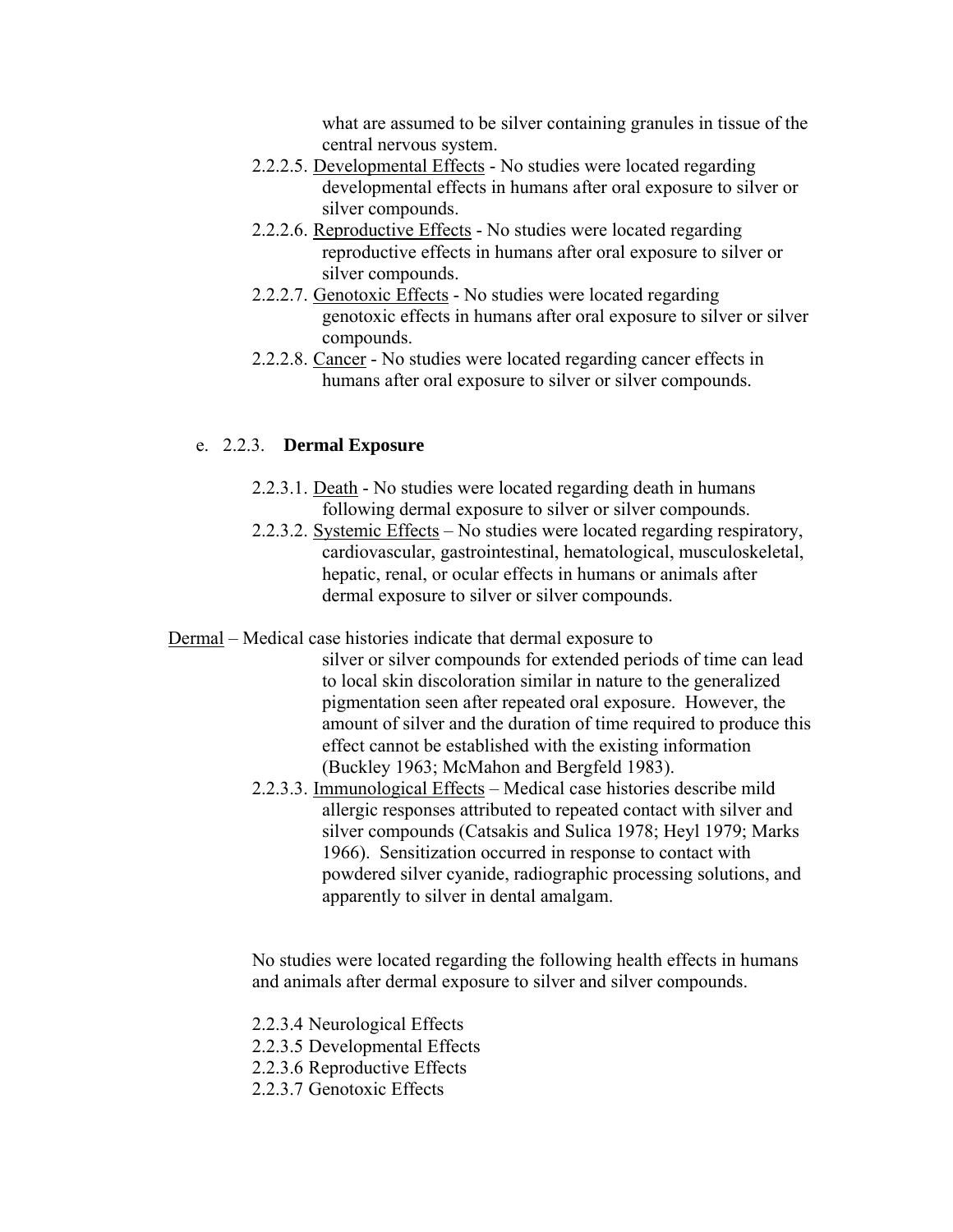**5. Environmental Protection Agency (EPA)/IRIS CASRN 7440-22-4 (It should be noted that the individuals tested in these case studies are members of a subpopulation of unhealthy adults.)** 



**\* \* \*** 

10 ppm for Adult: a.) 7 teaspoons can be taken a day for 70 years in accordance with the reference dose

> b.) 19 teaspoons can be taken a day for 70 years while remaining under the critical dose of 25 grams in a lifetime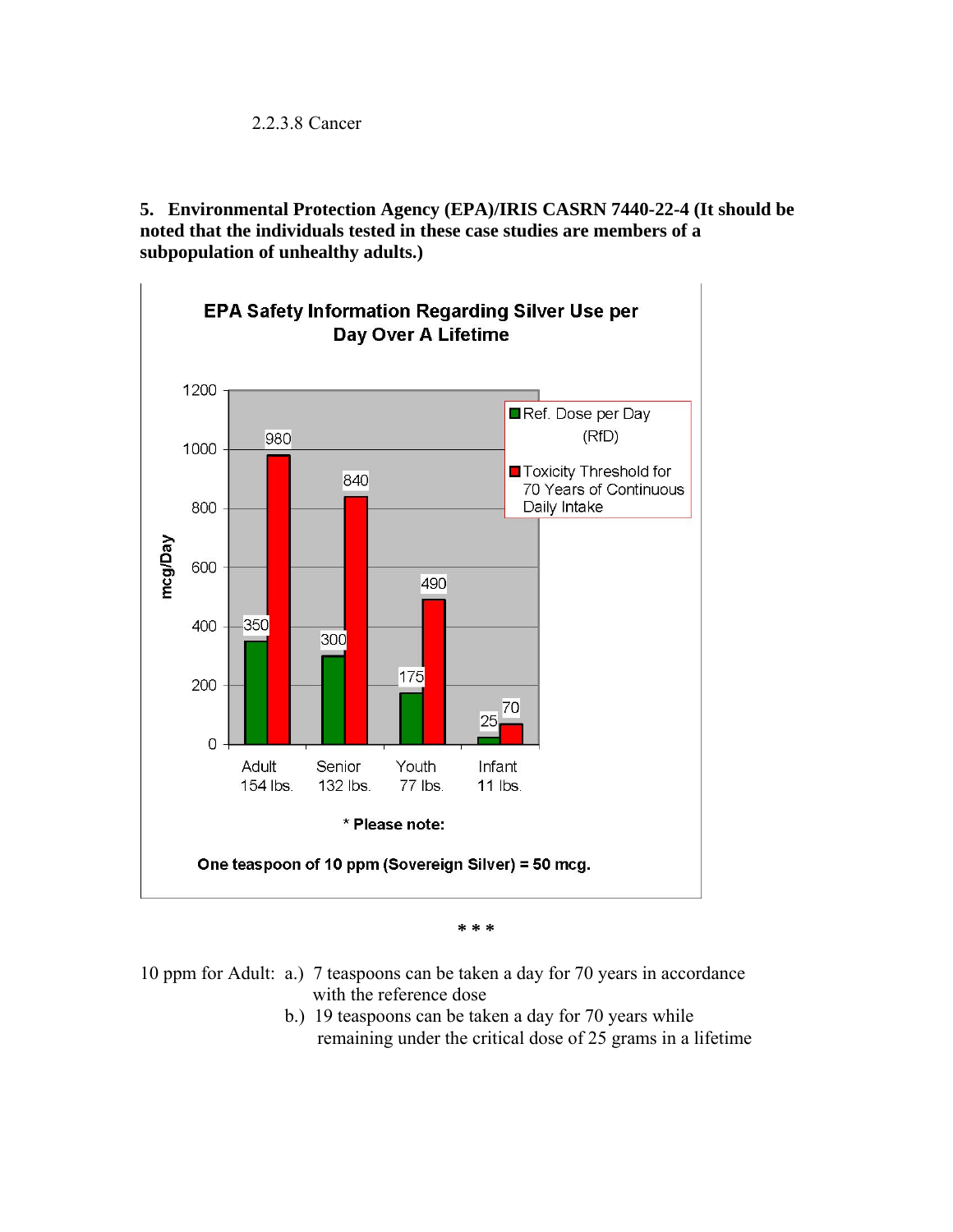

According to the EPA Dietary Silver Intake (10 ppm)

- a. Taking 38 tspn daily of SS for 35 years falls below LOAEL threshold for an adult
- b. Taking 76 tspn daily of SS for 17 years falls below LOAEL threshold for an adult
- c. Taking 170 tspn daily of SS for 8 years falls below LOAEL threshold for an adult
- d. Taking 304 tspn daily of SS for 4 years falls below LOAEL threshold for an adult
- e. Taking 608 tspn daily of SS for 2 years falls below LOAEL threshold for an adult
- f. Taking 200 Tbspn daily of SS for 2 years falls below LOAEL threshold for an adult
- g. Taking ¾ gallon daily of SS for 2 years falls below LOAEL threshold for an adult

#### **\* \* \***

#### **6. Pilcher, J.D., Sollmann, T., "Organic, Protein and Colloidal Silver Compounds; Their Antiseptic Efficiency and Silver-Ion Content as a Basis for Their Classification" The Journal of Laboratory and Clinical Medicine, p. 301-310, 1922**

- a. The practical value of the high antiseptic efficiency of silver nitrate is limited
- by its side-actions: irritation and pain, astringency and corrosion. These may be largely avoided by the use of colloidal silver compounds which combine in many instances a fair degree of antiseptic action with a much smaller degree or entire absence of the irritant side-actions. The irritant and antiseptic actions of silver nitrate are due essentially to the free silver ions. The antiseptic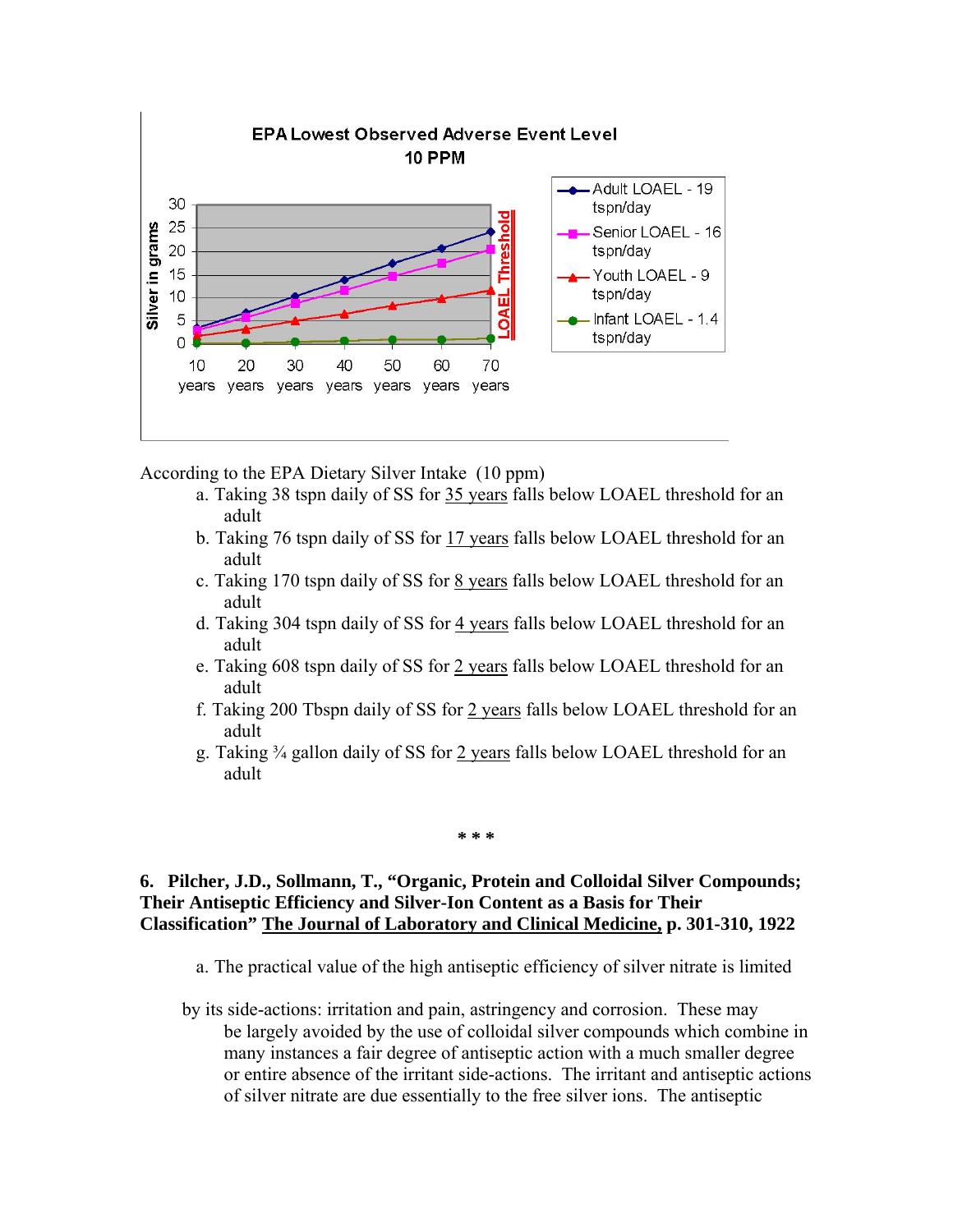action of the colloidal preparations has also been attributed to the presence and liberation of low concentrations of silver-ions, the concentration being so low as to be practically nonirritant, but still sufficient to be more or less antiseptic.

b. Gros concludes that the colloidal silver preparations, notwithstanding their low concentration of silver ions, may be more efficiently antiseptic, in the presence sodium chloride, than is silver nitrate, because the silver chloride from the colloidal silver forms a finer precipitate and therefore redissolves more readily than when it is precipitated from silver nitrate (except in very dilute solutions).

#### **7. Silver in Industry, edited by Lawrence Addicks, Reinhold Publishing Corporation, p. 401-429, 1940.**

a. Concerning the toxicity of Ag-treated nutrients to the higher form of life, it is evident from the excellent treatise of Hill and Pillsbury that the Ag concentrations required would not be a dangerous source of argyria even when widely applied for public use. There still remains the problem of the significance of an argyrial atopy, although Hill and Pillsbury were unable to find convincing evidence that individual susceptibility enters into the development of argyria; this however does not exclude the possibility of sensitization to Ag compounds, especially when repeatedly consumed. On the other hand, silver table utensils have been used for centuries without any untoward effects; furthermore, no evidence of undesirable consequences due to consumption of Ag-treated food stuffs for extended periods of time, have been reported in Europe.

Concerning the deleterious effects Ag may have on nutrients, there is complete lack of information concerning such consequences of oligodynamic sterilization, which would be of particular interest for fruit juices preserved in this manner. It has been stated repeatedly that the preservation of the vitamin C content of fruit juices treated oligodynamically was particularly successful. Undoubtedly the Ag concentrations required for preservation, though higher than those needed for sterilization of water, are insufficient actually to cause changes in the nutrient values, with the possible exception of the different vitamins and other comparable essentials. Nothing appears to be known about Ag with vitamins, whereas an inactivation of enzymes by exposure to Ag solutions has been reported. The necessity for better information concerning these questions is evident.

 In spite of the incomplete knowledge of many details involved in a more general application of the oligodynamic activity of Ag, it appears safe to state that – provided that certain difficulties in application can me mastered – Ag is an almost perfect chemical disinfectant for substances in contact with humans and animals. In contradiction to all other agents, Ag is practically insoluble in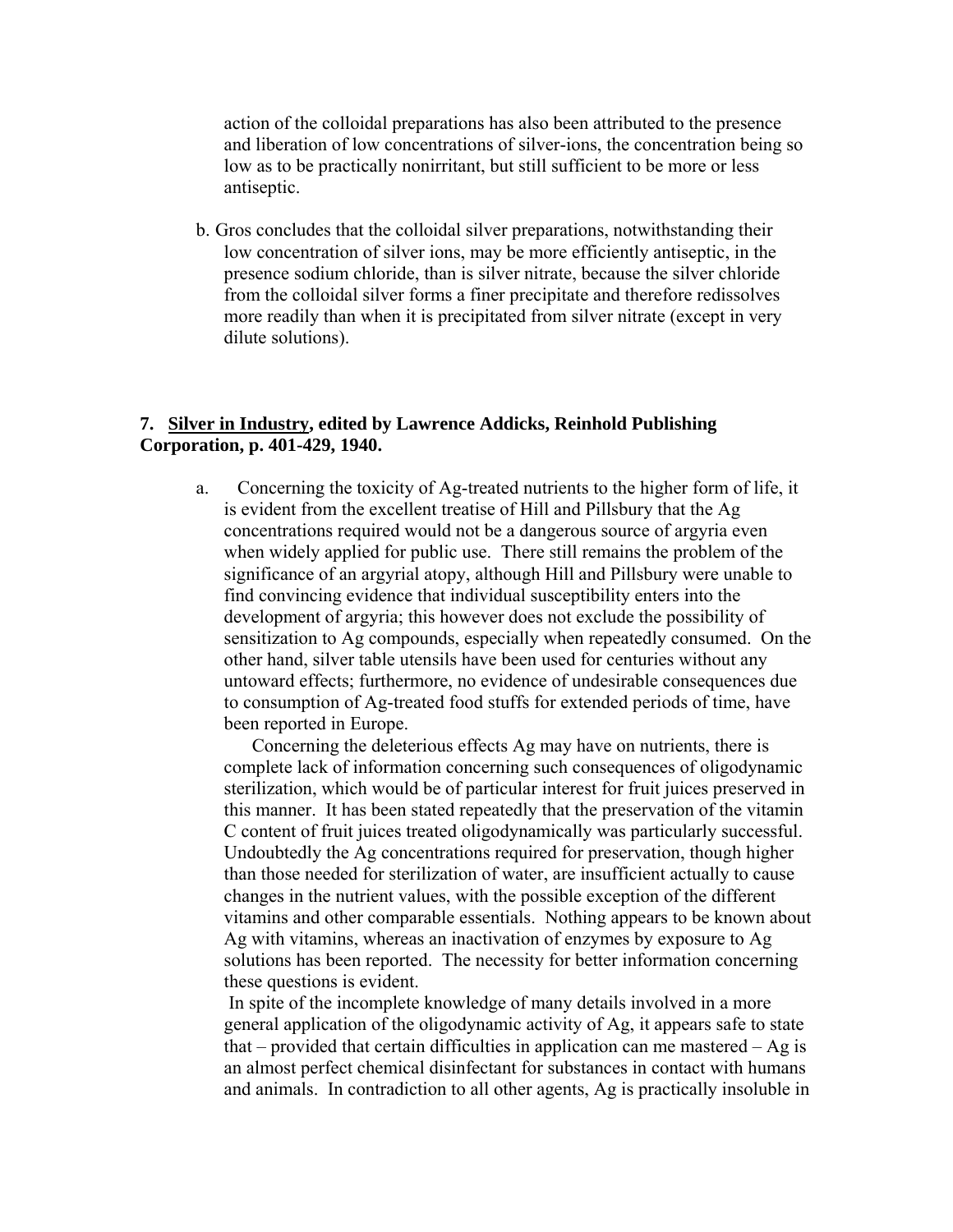those compounds which can occur under practical conditions.

#### **8. Research Triangle Institute Human Health and Ecological Risk Assessment Support to the Development of Technical Standards for Emissions from Combustion Units Burning Hazardous Wastes (EPA Contract Number 68-W6-0053), 1999.**

- a. 7.3.18.2 Cancer Effects. No evidence of cancer in humans has been reported despite frequent therapeutic use of silver compounds over the years. Animal studies have shown local sarcomas after the implantation of foils and discs of silver (U.S. EPA, 1998).
- b. 7.3.18.3 Noncancer Effects. The only clinical condition that is known in humans to be associated with long-term exposure to silver is argyria, a gray or blue-gray discoloring of the skin. Argyria was common around the turn of the century when many pharmacological preparations contained silver. It is much less common now. Today, case reports in humans have reported that repeated dermal contact with silver may in some cases lead to contact dermatitis and a generalized allergic reaction to silver (ATSDR, 1990b).

EPA has established an RfD for silver of 5.0E-03 mg/kg-d based on a LOAEL (adjusted) of 0.014 mg/kg-d, an uncertainty factor of 3, and a modifying factor of 1 (U.S. EPA, 1998). The RfD is based on a report summarizing 70 cases of argyria following use of silver medication in humans (Gaul and Staud, 1935, as cited in U.S. EPA, 1998).

 An uncertainty factor of 3 was applied to account for minimal effects in a subpopulation that has exhibited an increased propensity for the development of argyria. The critical effect is cosmetic, with no associated adverse health effects (U.S. EPA, 1998).

 EPA has medium confidence in the critical study used as the basis for the RfD because it is an old study and only describes patients who developed argyria; no information is presented on patients who received injections of silver and did not develop argyria. EPA has low confidence in the database because the studies used to support the RfD were not controlled studies, and low-to-medium confidence in the RfD because the RfD is based on a study using intravenous administration, which necessitated a dose conversion with inherent uncertainties (U.S. EPA, 1998).

Reference Concentration. EPA has not established an RfC for silver (U.S. EPA 1998).

9. The following studies suggest compelling evidence that silver is indeed safe and non-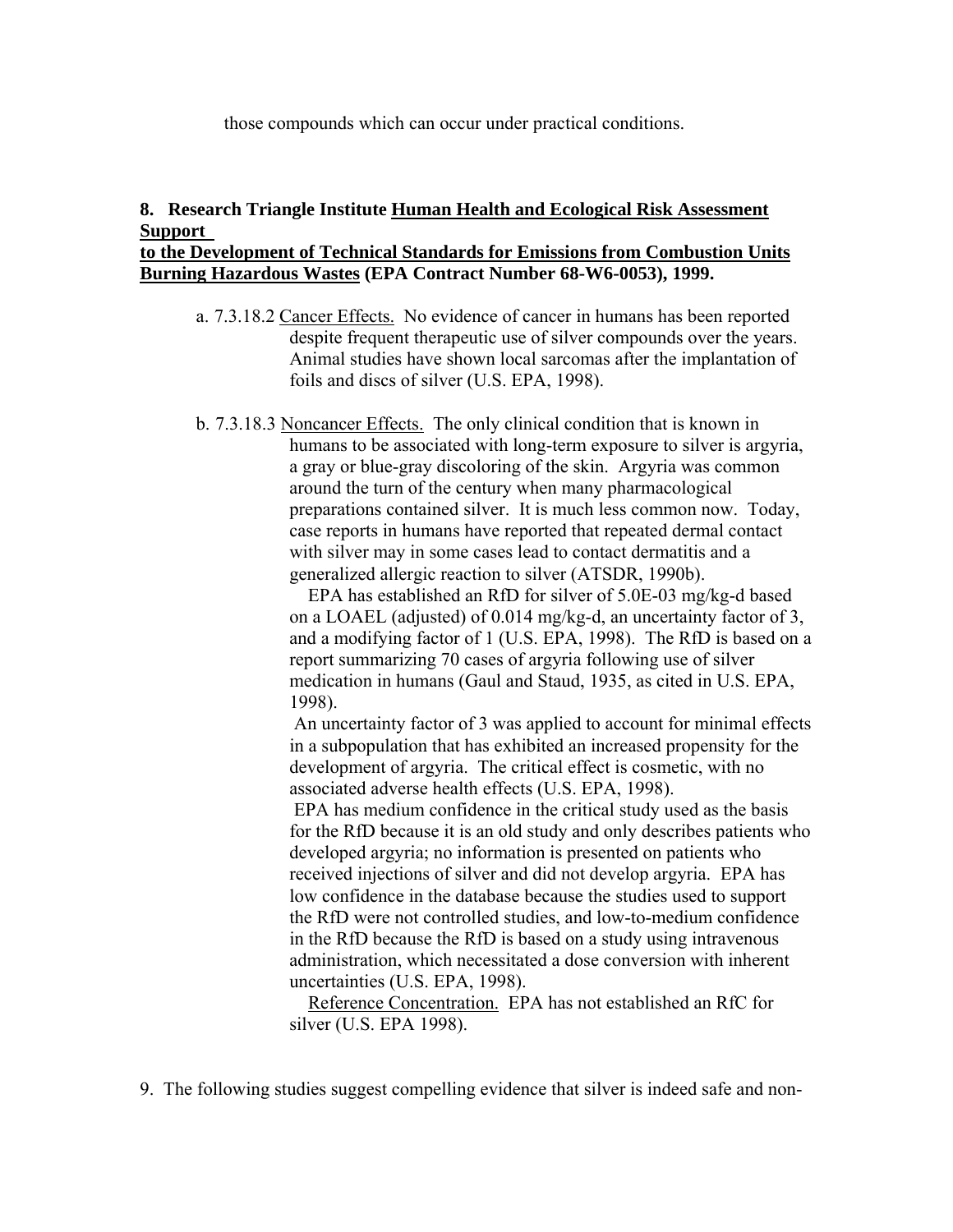toxic:

#### **a. European Commission, Scientific Committee on Food: Consumer Policy and Consumer Health Protection. CS/PM/GEN/M82 final, 6/11/2000.**

Ref. # 86434 – Silver Sodium Hydrogen Zirconium Phosphate Available: demonstration of not detectable (0.0004 mg/kg food) migration of Zr and Ag into food simulants under worst-case conditions of reflux; evidence of extensive leaching of silver from the additive into buffers containing sodium ions; two gene mutation assays in bacteria (negative; performed with Novaron AG300 (3.8% silver) and Novaron AG1100 (10% silver)), gene mutation assay in cultured mammalian cells (equivocal; performed with Novaron AG300); in vivo mouse micronucleus assay (negative; performed with Novaron AG300); acute toxicity data (performed with Novaron AG300 and Novaron AG1100); 13-week oral rat study (performed with Novaron AG300); teratogenicity study in rats (performed with an experimental mixture of Novaron); dermal toxicity (performed with Novaron AG300 and AG1100); inhalation toxicity data (performed with an experimental mixture of Novaron); eye irritation data (performed with Novaron AG300); skin sensitization data (performed with Novaron AG300).

#### **b. US EPA FQPA (Food Quality Protection Act) Implementation Activities Registered: Sildate (silver oxide) as a disinfectant and broad-spectrum preservative. EPA registration number: 3432-64.**

### **c. American Silver L.L.C. (ASAP Solution) – colloidal silver**

An LD-50 test was performed in accordance with the guidelines of the

Federal Hazardous Substances Act (FHSA) Regulations, 16 CFR 1500. ASAP Solution was given to a number of both male and female test rats. The amount of ASAP Solution given to the rats was 5g/kg, or the equivalent of a 200 pound man taking 192 teaspoons of ASAP 10 ppm solution at one time.

Results: Under the conditions of the study, there was no mortality or significant evidence of toxicity observed in the rats. The test article (ASAP Solution) would not be considered toxic at a dose of 5g/kg by oral route in the rat.

### **10. Other Related Clinical Studies, Benefits vs Safety and Pharmacokinetics Associated**

 **to the Active Ingredient (Oligodynamic Silver Ion in a Sub-colloidal Hydrosol Format) of Natural-Immunogenics Corporation's Mineral Supplements and Nutritional Products.**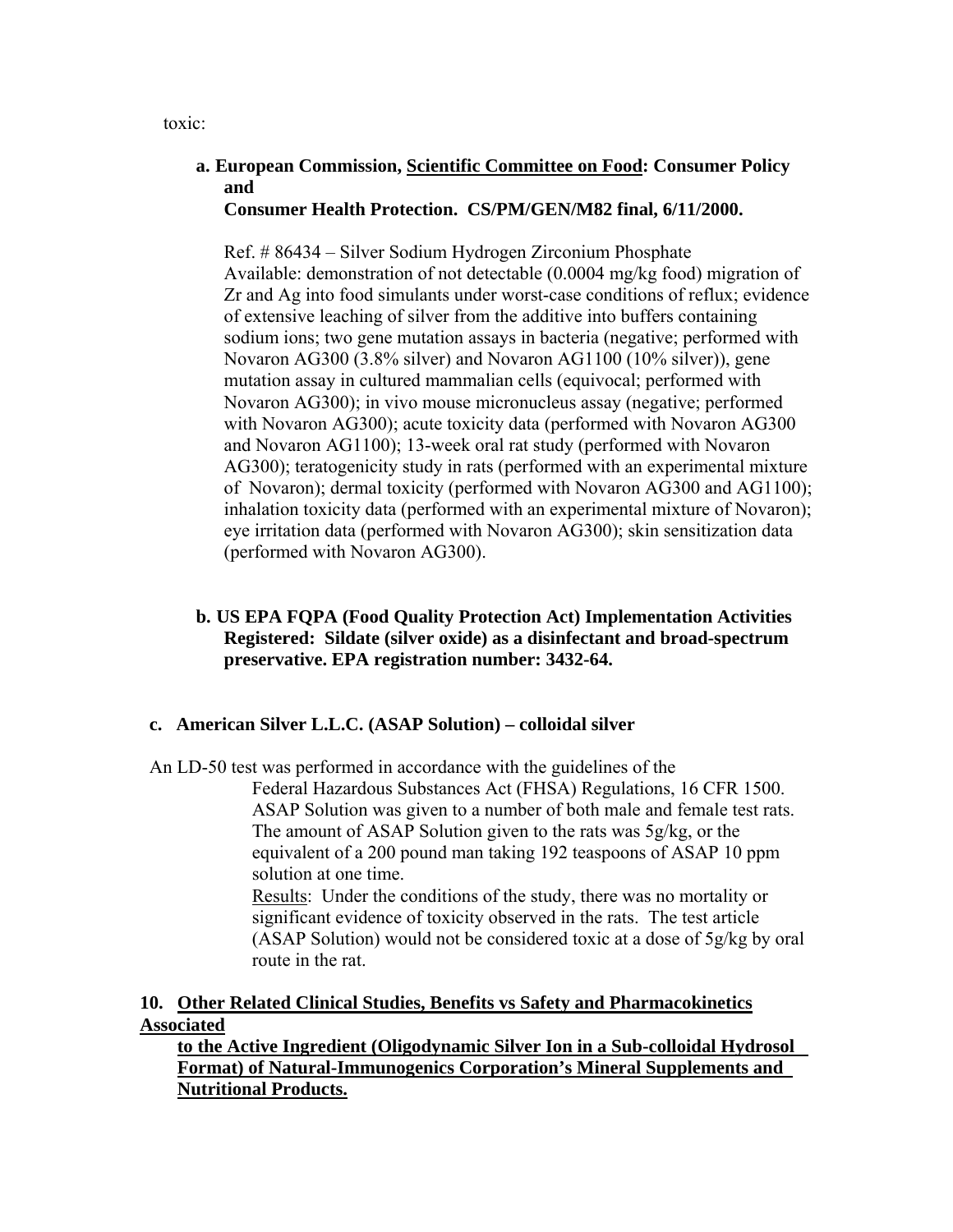# **Benefits vs Safety of Oligodynamic Ag<sup>+</sup> – An Overview**

Preliminary clinical research into the Benefits vs Safety for certain forms of silver, which spans over 80 years with various methodologies and product formulations, demonstrate that most silver products appear to be effective over a broad spectrum of immune risks. Individual formulations have different inherent potentials for toxicity, however the key factors that *improve* a silver formulation's beneficial effects appear in many instances to be the key factors that *lessen* toxicity. These factors are:

- Stable and finely dispersed silver solutions are thought to be more effective and less toxic than silver solutions containing larger silver particle size. Emerging scientific investigations are revealing elimination routes for silver as silver ions or atoms, and these investigations suggest that elimination difficulties are proportional to the increase in silver particle size. Either silver ions as single atoms are removed through these mechanisms, or very small groups of these atoms are removed (e.g., open or chain polymer pentamers, tetramers, etc...). or chain polymer pentamers, tetramers, etc…).
- Larger silver particle size may be more easily deposited into tissues rather than eliminated with mechanisms better suited to handle smaller particle sizes (i.e., metallothioneins, amino acids, albumin, sulfhydryl and

imidazole groups, <sup>48</sup> WBC – bile routes of elimination, etc).

- Finer particles, having greater surface area than larger particle sizes, offer greater intervention with infectious processes.
- Stable, pure, and fine silver particles are more likely to be eliminated first

through bile and then secondly through normal kidney excretion routes. 49 As previously mentioned, the 80th edition of CRC's Handbook of Chemistry and Physics, "While silver itself is not considered to be toxic, most of its salts are poisonous… Natural silver contains two stable isotopes… Silver compounds can be absorbed in the circulatory system and reduced silver deposited in the various tissues of the body… Silver has germicidal effects and kills many lower organisms effectively without harm to higher animals."<sup>50</sup> Medicinal solutions of silver have no known established lethal dose (LD) or LD-50 value, although one report estimates that the lethal toxic dose (LTD) ranges between 3.5 to 35 grams for an average adult. 51 This study, however, does not specify what formulations upon which it based its conclusions (silver nitrate, silver chloride, silver arsphenamine, silver sulfadiazine, etc.). This is common to most peerreviewed articles when presenting data on silver toxicity or argyria. It suggests that either (a) the authors are not toxicity experts with regard to silver speciation respective to the varied and diverse silver medicinals employed over the last 100 years, or (b) there is an intention to not identify these diverse silver formulations with their significantly different toxicity characteristics.

• The Agency for Toxic Substance and Disease Registry (ATSDR) does list out carefully the older varieties of different silver medicinals, and it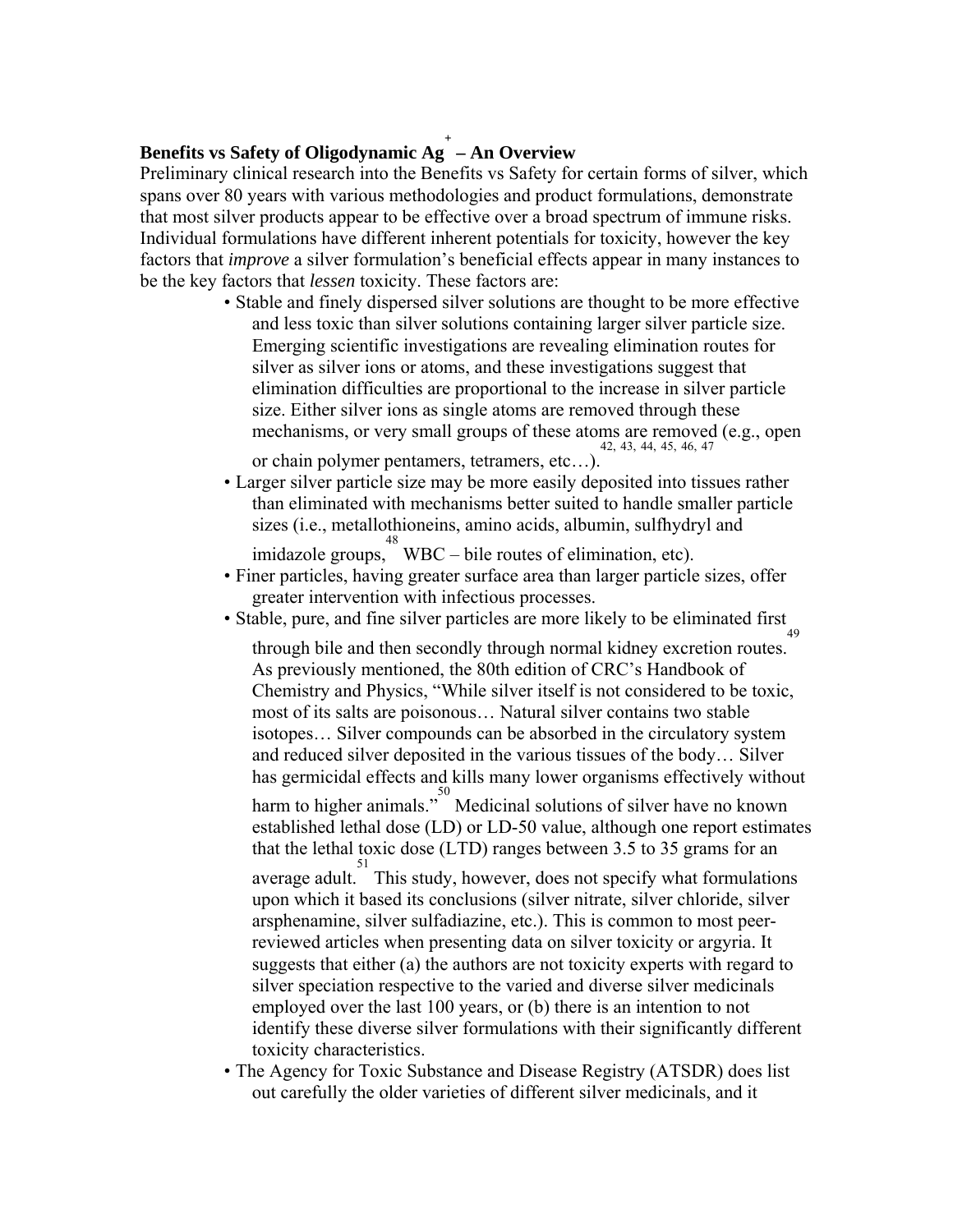carefully lists the toxicities peculiar to each.  $52$  However, there has been no toxicity parameters covered by ATSDR for a pure oligodynamic  $\overrightarrow{Ag}^+$  and water solution only. And to compare such a formulation to other silver medicinals would be akin to comparing apples to oranges. Indeed, top authorities such as regard such a formula to be the least toxic of all silver 53, 54, 55

formulations, because it is simply pure silver and nothing else.

• Even the most recent peer-reviewed reports on Argyria, let alone those reported in the lay press, make no distinction between toxicity differences between radically different silver formulations. For example, just the differences between the often cited older colloidal silver formulations is extraordinary: Strong Silver Protein formulations range from 7.5% to 8.5% elemental silver, while curiously Mild Silver Protein formulations

range from 19% to 25% elemental silver content! In reality, the names were assigned because although the Strong Silver Protein formula contained less overall silver, its formulation favored the liberation of more active silver ions when administered than did the Mild Silver Protein formulations. 57

- And the confusion surrounding toxicity can get worse in some reports.
- *(a)* The toxicity range was extrapolated from a single murine study.
- *(b)* Extremely rare and isolated human deaths reportedly associated with silver ingestion or infusion, have been reported. However, the circumstances of such cases were so ill-defined that it is impossible to formulate any 58, 59, 60, 61

meaningful data, let alone determine any conclusions.

*(c)* When authors cite the LTD, they do not identify over what time frame the silver was administered. Typical doses of silver given over typical time frames are not known to cause any problems. By typical, it is meant those reported in peer-review articles of their day. Presumably the LTD cited by recent reviewers was administered as an extraordinary large single dose 62

over an atypical brief time period.

For emphasis we re-state that the EPA/IRIS critical oral dose figure of 14.00 mcg/kg/day only applies to a continuous daily exposure period of 70 years, resulting in a cumulative dose of twenty-five (25) grams total elemental silver. Only at this point does the only known toxic symptom occur of simple argyria, with the exceptions of (i) extremely rare and typically self-limiting allergic reactions, and (ii) readily manageable Herxheimer Effects.

#### **Dosage Consensus and Recommendations**

Our label is DSHEA compliant and suggests 1 tsp or more daily of our 10 ppm product (Sovereign Silver) to be taken on an empty stomach. To best support acute immune stresses when these unexpectedly surface, an average adult may take up to 1 teaspoon every 20 or 30 minutes throughout the day of either product.♦ 63, 64, 65, 66, 67, 68

For people less concerned with recent or acute immune stresses, but very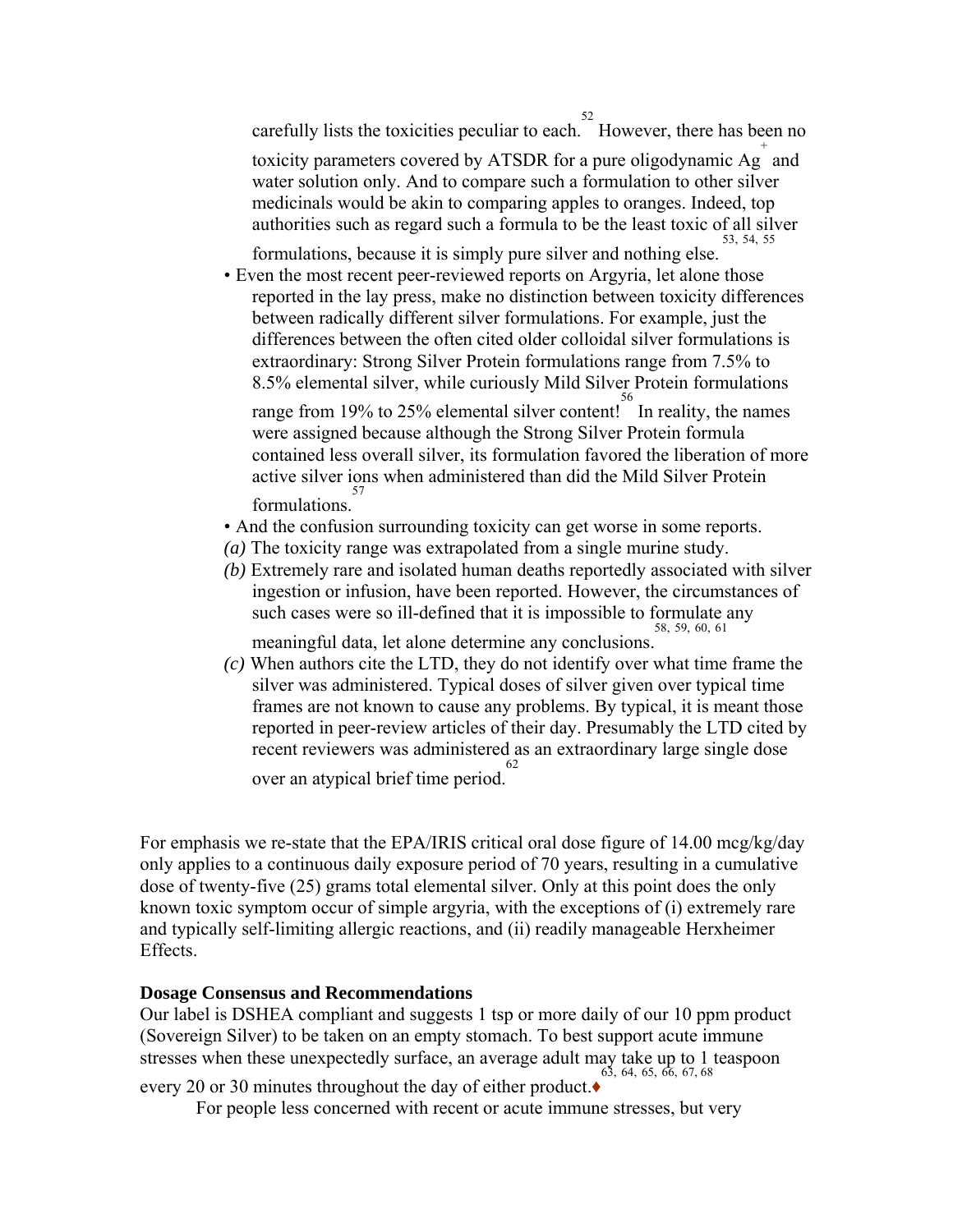69, 70, , 7172

concerned about chronic immune stresses or long term immune challenges, either product offers better immune support by starting with 1 teaspoon twice daily for a week or more, and then gradually increase every three days up to 1 tablespoon twice daily. Again, it is best to take Natural-Immunogenics Corporation's products on an empty stomach  $\triangle$ 

Lastly, at the high end of the Benefits verses Safety, up to seven teaspoons daily may be safely taken for *extended* periods - as the EPA's Referenced Daily (RfD) dose suggests - when higher levels of immune support is needed or desired. $\bullet$  73, 74, 75,  $\ldots$ , 76777879 Second, adjust for weight in younger adults and children as appropriate, typically one half the adult dose. And third, consider one teaspoon or more for general daily maintenance. Please refer to the graphs on safety and risks for further information.

However, for those people working in the silver industry or for those exposed to silver compounds regularly or for long periods, only a doctor should direct colloidal silver supplementation.

## **Review of Official and Unofficial Pharmacopoeia Monographs on Various Silver Preparations Including Silver Hydrosols**

GENERAL BACKGROUND RELAVANT TO SILVER - It has finally become recognized that when addressing toxicity concerns over silver or silver compounds, it is the type (speciation) of silver compound that is important. There are no toxicity studies reporting adverse events with silver (i.e., argyria) that were focused exclusively on pure silver. Silver as it occurs in compounds, appears to be the source of all reports on silver's possible toxicity to higher life forms.♦ One hallmark that distinguishes nutraceuticals from drugs from a physiological perspective are their degrees of toxicity. Another hallmark that distinguishes between the two from legal a perspective is that with nutraceutical preparations, it is permissible and acceptable to document benefits by citing from peer-review the pertinent, yet separate and individual *active ingredients* - so long as such citings are in (a) proper context, (b) truthful, and (c) non-misleading. In this piecemeal fashion, one by one, the documented benefits within the whole nutraceutical preparation can be claimed. An example is copper ascorbate, wherein the benefits of both copper and Vitamin C as nutrients may be claimed by the manufacturer. Providing the toxicities for either separately are not exceeded when combined, no concerns arise. Contrarily, drug preparations must show benefits exclusively from the total combined formulation. For example, synergism between two drugs within a single drug preparation would be scrutinized with the utmost care, both in terms of benefits verses safety, since degrees of toxicity may synergistically escalate through rate limiting features associated within the P-450 detoxication system.♦ Recently, great attention has been applied to nutraceuticals being ingested during rounds of drug therapy. Some drugs become more toxic when select nutrients are ingested in large quantities, or certain nutrients may become toxic due to the effects of the drugs. **However, ATSDR has specifically stated that a complete review made as of 1990, revealed no such drug-silver interaction for concern.**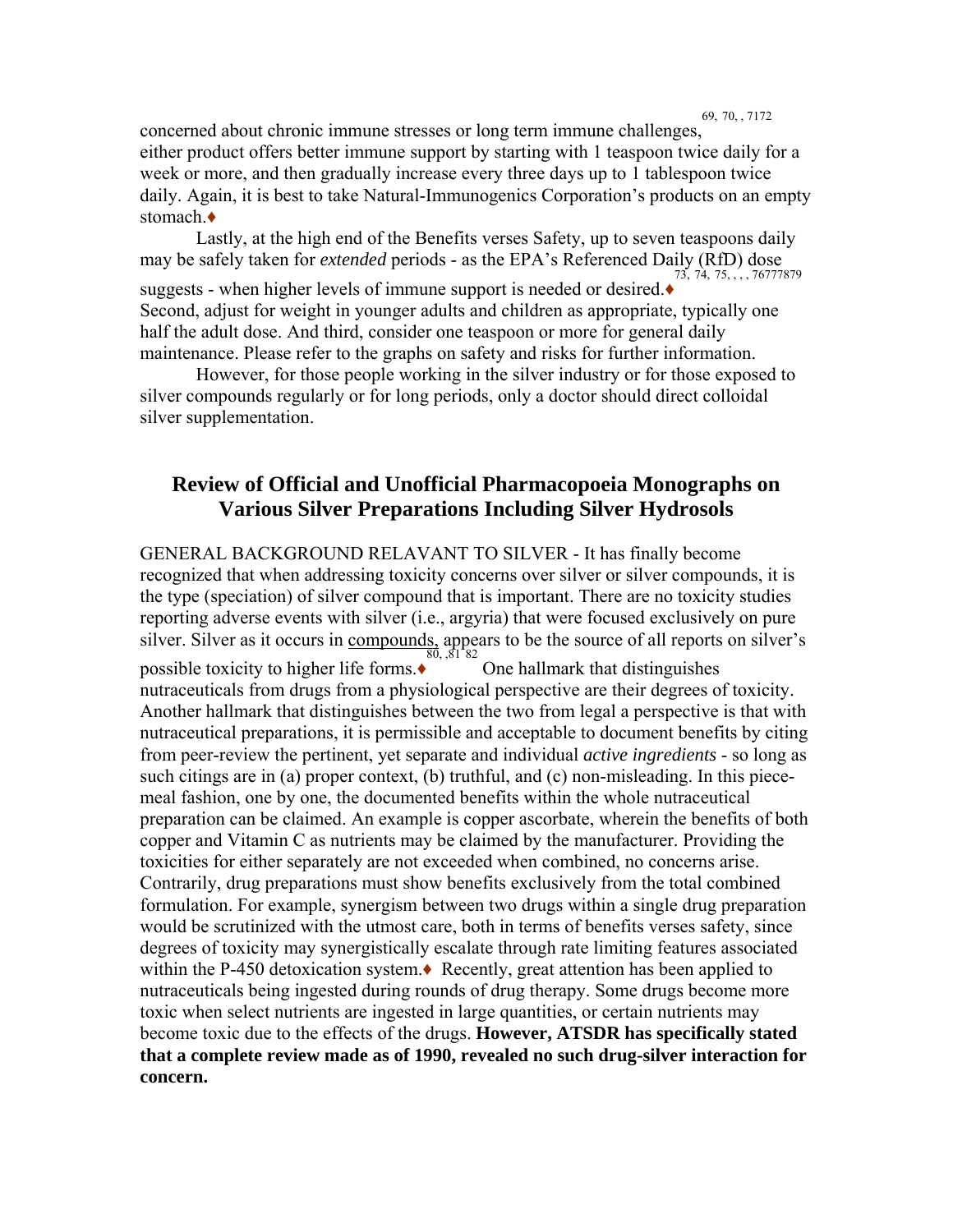With metal-based drugs as well as with metal mineral supplements, both the quantity of the active and inactive ingredients to the specific preparation as well as the form or formulation of the specific preparation are quintessential to the "speciation" of the preparation.♦ This is especially true when dealing with silver as a nutraceutical as opposed to silver being dealt with as a drug.♦ For example, in 1992 the FDA removed from their OTC monographs Mild Silver Protein, a colloidal silver compound, due to the

paucity of human efficacy data as it applied to this preparation as a drug. This stance may have been instigated because of the outrageous disease claims being made for such inferior silver products by several manufacturers coupled to the concern over argyria pertaining to these inferior products. As a direct result of this 1992 status-change, no approved colloidal silver products have been available OTC since 1998. Notwithstanding, high-grade oligodynamic silver hydrosols may provide an important role under the status of dietary supplements, due in part to the differing purposes, intent and uses reserved under DSHEA, in addition to the advances in technology now being employed by this company.

SPECIATION PERTAINING TO SILVER - Speciation is a term that describes the physical and chemical properties of a metal as it relates to the metal's fate, transport and toxicity. Weakly absorbed metals and metals associated with insoluble sulfides vary greatly in concerns of toxicity. $\stackrel{84}{\bullet}$  As regards pure silver or silver compounds intended for ingestion or human exposure, we already mentioned that ATSDR CAS # 7440-22-4 has found no chemicals (food or drug based), which might escalate silver's toxicity as it relates to silver speciation. Therefore, as a nutraceutical being introduced as part of the general diet, this silver hydrosol has no known synergists for concern in regards to toxicity.

PERSPECTIVES ON BENEFIT VS TOXICITY AS IT PERTAINS TO SILVER SPECIATION - The speciation of silver is finally gaining a wider understanding among medical toxicologists, environmental ecologists, and food scientists.♦ Silver speciation is of paramount importance when discussing both the benefits and the toxicities of silver preparations. In most every case, the benefits are determined by (a) the silver speciation content of oligodynamic silver ions, yet the toxicity of silver relates to (b) the nonoligodynamic silver content *plus* (c) the specific anion attached.

Furthermore, it is crucial to differentiate silver speciations even as they pertain to the category of colloidal silver preparations. As a nutraceutical, there is a high margin of safety when manufacturing a silver preparation that is only comprised of oligodynamic silver in ultra-pure water, a specific speciation of silver as a hydrosol.

MONOGRAPH SOURCES - There are in existence many speciations of silver products that have been listed in Official and Unofficial Pharmacopoeial Monographs. Generally these fall under two distinct speciation categories listed in drug compendiums, including: 85

- The Dispensatory of The United States of America (U.S.D.),
- The British Pharmacopoeia (B.P.),
	- 86
- The United States Pharmacopoeia (U.S.P.),
- The National Formulary (N.F.),  $\frac{87}{3}$  and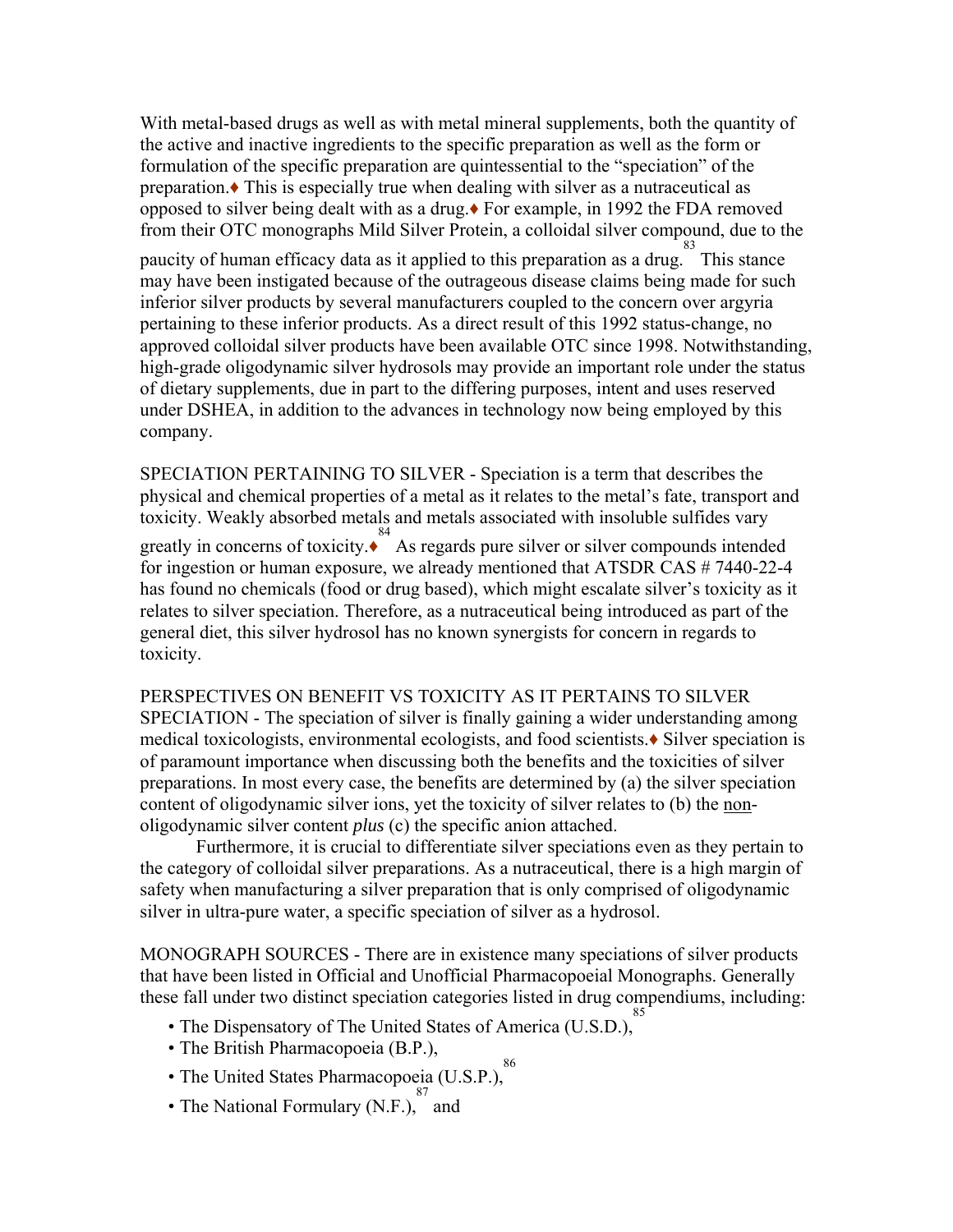- The New and Non-Official Drug Registry (N.N.R.), and in
- Other compilations made by The Council on Pharmacy and Chemistry of the American Medical Association. 88

For practical discussions, the beneficial biologically activities of these silver preparations all relate to their oligodynamic action of the silver cations, whether colloidal in speciation or not. Exceptions would include some silver halides (AgI and AgCl), oxides of silver, and silver sulfadiazine, which have added actions contributed by their respective anions.

PERSPECTIVES PERTAINING TO NUTRACEUTICAL INCLUSION - Lastly, it is important to understand that all essential minerals currently known that are also metals, have a beneficial daily value (DV) range established by the National Academy of Sciences (NAS), as well as a toxicity threshold level. The NAS may take 10 years or more to established a DV for minerals, as has been the case for selenium; chromium, vanadium, molybdenum, nickel and other trace metal minerals, and the NAS may not officially cite all of the adjunctive functions such minerals and metal minerals may perform biologically that are known to the peer-reviewed literature.♦ The NAS typically forms a consensus only after thousands of studies have been compiled and appraised through the scientific revision process.♦ Although drug investigations may take up to 10 years before FDA approval is realized, the scientific research that attains this approval in some ways – does not match the threshold criteria the NAS utilizes to determine official recognition of health effects or DVs for certain nutrients.♦ As this document is being written, the FDA is just now re-visiting this issue to make the "health claim" filing for nutrients more user friendly and attainable.♦

In conclusion, we may learn of a legitimate adjunctive nutritional benefit for a metal mineral long before it is officially recognized. This may be especially true if accrued documentation on the metal has been largely concerned with defining the toxicity of the metal, without addressing the speciation issues in context, or the biological benefits suspected or already known to exist which lie just beneath the toxicity threshold level. This is where a type of "proof context" becomes illegitimate and harmful to the consumer. For example, The Dispensatory of The United States of American in 1937 cited metallic Selenium as extremely toxic. 90 Presently there are many selenium salts and chelates in wide use as nutraceuticals, such as sodium selenite, selenium methionate, selenium asparatate, selenium ascorbate, etc... Various copper drugs in that era apply in this context as well, and the same text listed over 19 speciations of this now essential metal mineral.♦ 91

It is important to bear all these facts in mind when viewing this proprietary silver hydrosol as a present day nutraceutical. The often recited quote relating to all colloidal silver preparations (CSP), stemming from the 1960 edition of the US Dispensary that,

"there is no justification for this (internal) use either theoretically or practically" is now obsolete in light of the preponderance of scientifically credible evidence showing the wondrous internal activities of oligodynamic silver ions – and necessarily including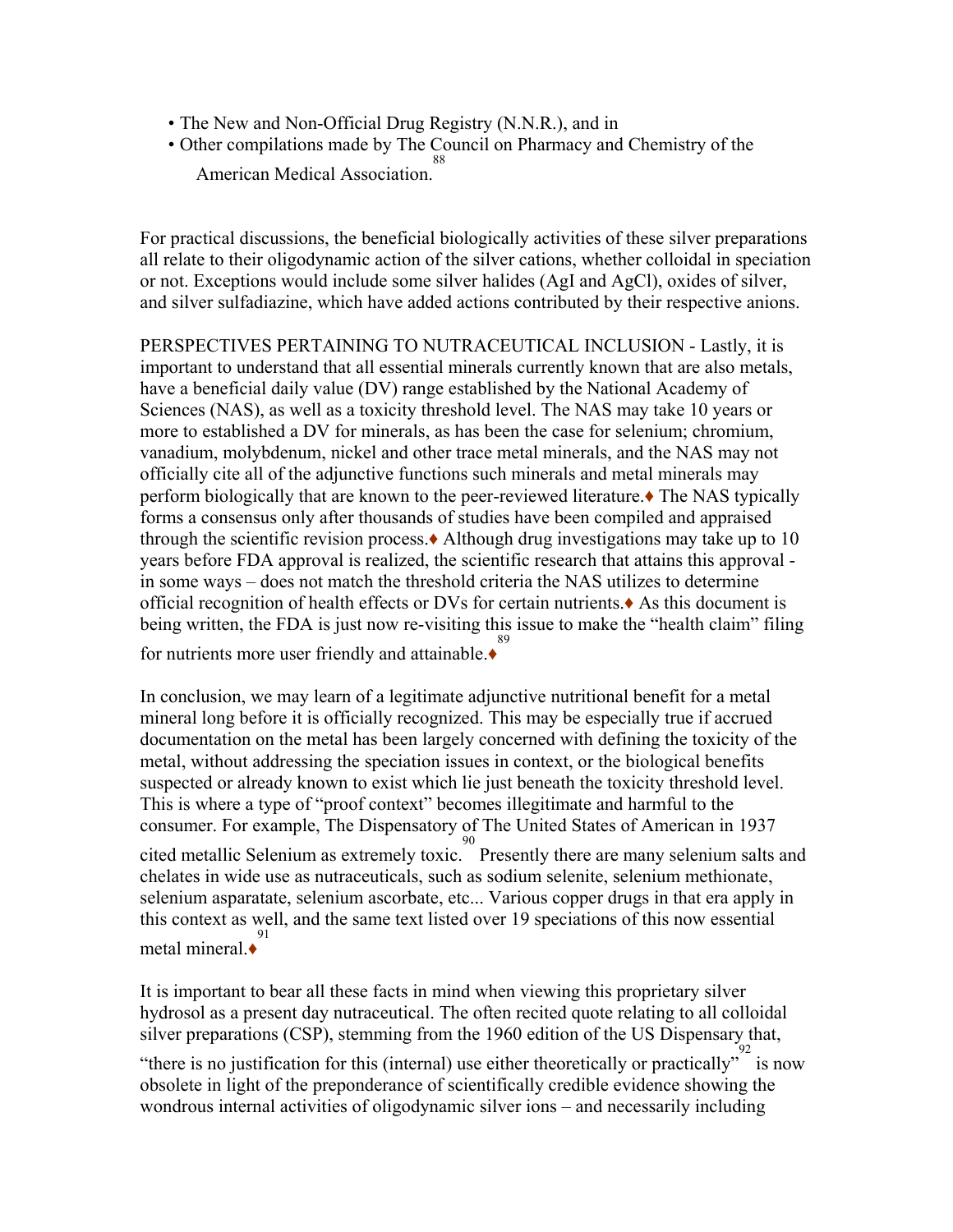active silver hydrosols – now made possible by advances in modern technology. $\triangle$  As to how this may apply to nutraceuticals verses pharmaceuticals, only time will tell.

♦*This document is not for public use.* It is intended strictly for non-public information requests by private industries wishing to evaluate highest quality oligodynamic silver speciations. Our products are fully labeled and compliant with all FDA and FTC regulations when sold or promoted to the general public. This information is not intended to be viewed as providing drug information or for making any disease claims for Natural-Immunogenics Corp. or any of its nutritional supplements. These statements have not been evaluated by the FDA. This information is not intended to diagnose, treat, cure or prevent any disease.

#### **References:**

1 Crede, KSF, *Ber Klin Wochenschr, 1901; 38:941.* 2

 Zhao, G, Stevens, SE, "Multiple Parameters for the Comprehensive Evaluation of the Susceptibility of *Escherichia coli* to the Silver Ion," *BioMetals*, 1998; 11:27. 3

Webster's Third International Dictionary, unabridged, (c) 1981; p. 1572.

4 Goetz, A, Tracy, RL, Harris, FS, "Oligodynamic Effect of Silver," Chapter 16. In: *Silver in Industry,* edited by L. Addicks*,* Reinhold Publishing Corp., NY, 1940; p. 402. 5

*Handbook of Chemistry and Physics*, ed. David R. Lide, CRC Press, Boca Raton, Fl., 2000; Section 4, p. 27.

6 Hill, WR, Pillsbury, DM, *Argyria: The Pharmacology of Silver*, The Williams & Wilkins Co., Baltimore, 1939; p. 169.

7 Duhamel, BG, "Electro Metallic Colloids, Etc.," The Lancet, January 13<sup>th</sup>, 1912. Simpson, WJ, Hewlett, RT, "Experiments on the Germicidal Action of Colloidal Silver," The Lancet, December  $12^{th}$ , 1914; p. 359.

Sanderson-Wells, TH, "A Case of Puerperal Septicemia Successfully Treated with Intravenous Injections of Collosol Argentum," The Lancet, February  $16^{th}$ , 1916; p. 258.

Fuller, AW, "Epidemic Encephalitis of Severe Type," The Lancet, July 24<sup>th</sup>, 1926; 2:172. 8

"Colloidal Solutions and Artificial Enzymes," Brit Med J, February 3<sup>rd</sup>, 1912; 6:252-4. Marshall, CR, Killoh, GB, "The Bactericidal Action of Collosols of Silver and Mercury," *Brit Med J*, January 16<sup>th</sup>, 1915; 1:102-3.

Roe, AL, "Collosol Argentum and its Ophthalmic Uses," *Brit Med J*, January 16<sup>th</sup>, 1915; 3:104.

Morris, M, "The Therapeutic Effects of Colloidal Preparations," *Brit Med J*, May 12<sup>th</sup>, 1917; 1:617. 9

 Pilcher, JD, T Sollmann, "Organic, Protein and Colloidal Silver Compounds: Their Antiseptic Efficiency and Silver-Ion Content as a Basis for Their Classification," *The Journal of Laboratory and Clinical Medicine*, 1923; p. 301-10. 10

 Cliver, DO, et al., "Biocidal Effects of Silver: Contract NAS 9-9300 Final Technical Report," University of Wisconsin, February 1970; p. 5. 11

*In vitro* investigations published on letterheads from Departments of Microbiology, Pathology, Infectious Diseases, Immunology, Biology. Etc…, from such universities as: Johns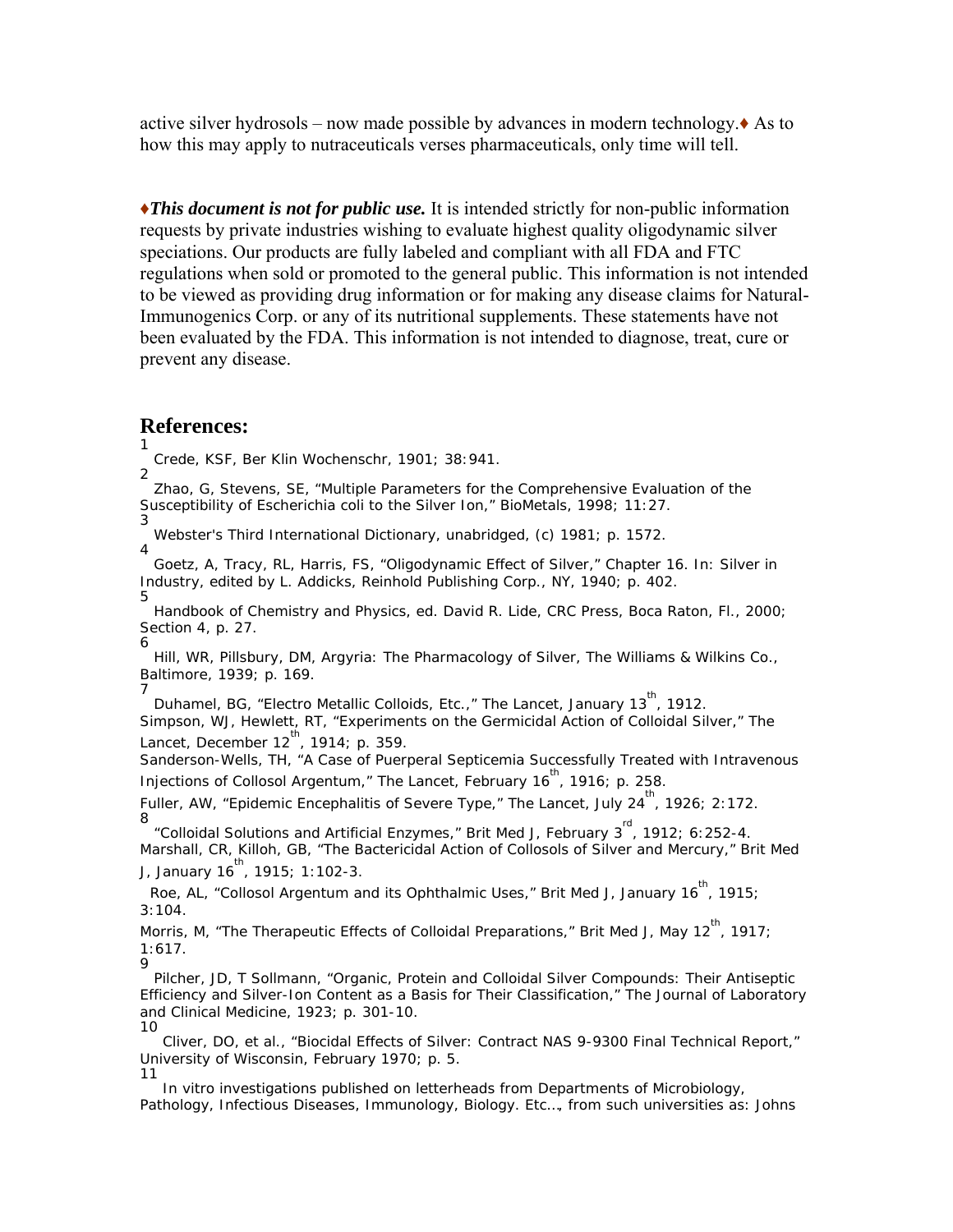Hopkins, Northwestern Univ. Medical School, Queen's University, University of Arkansas for Medical Sciences, Georgetown University Medical Center, NYU Medical Center, University of Nebraska, University of Massachusetts, etc…circa 1996-1998. 12

Ibid.

13

31

 Odev, K et al., "Sonographically Guided Percutaneous Treatment of Hepatic Hydatid Cysts: Long-Term Results," *J Clin Ultrasound*, Nov-Dec 2000; 28(9):469-78. 14

 Etris, S, "Clinical Experiments Show Silver Compound Can help AIDS Patients: Researchers Say Silver Oxide Offsets AIDS Loss of Immune Response," In: The Silver Institute's *Silver News* – February-March 1998; www.silverinstitute.org

15 Dean, W, et al., "Reduction of Viral Load in AIDS Patients with Intravenous Mild Silver Protein – Three Case Reports," *Clinical Practice of Alternative Medicine*, Spring, 2001. 16

 Tokumaru, T, T Shimizu, CL For, "Antiviral Activities of Silver Sulfadiazine in Ocular Infections, " *Res Com Chem Pathol Pharmacol,* 1974; 8(1):151. 17

 Chang, TW, L Weinstein, "*In vitro* Activity of Silver Sulfadiazine Against Herpesvirus hominis," *J Infect Dis,* Jul 1975; 132(1):79-81. 18

 Becker, RO, JA Spadaro, "Treatment of Orthopedic Infections with Electrically Generated Silver Ions," *J Bone Jt Surg,* 1978; 60-A:871. 19

 Chu, CC, et al., "Newly Made Antibacterial Braided Nylon Sutures. 1. *In vitro* Qualitative and *in vivo* Preliminary Biocompatibility Study," *J Biomed Mater Res*, 1987; 21:1281. 20

 Dietch, EA, et al., "Silver-Nylon Cloth: *In vitro* and *in vivo* Evaluation of Antimicrobial Activity," *J Trauma*, 1987; 27:301. 21

 Haeger, K, "Preoperative Treatment of Leg Ulcers with Silver Spray and Aluminum Foil," *Acta Chir Scand*, 1963; 125:32.

22 Marchant, RE, KM Miller, JM Anderson, "*In vivo* Leukocyte Interactions with Biomer," *J Biomed Mater Res*, 1984; 18:1169. 23

 Modak, SM, L Sampath, CL Fox, "Combined Use of Silver Sulfadiazine and Antibiotics as a Possible Solution to Bacterial Resistance in Burn Wounds," *J Burn Care*, July/August, 1988; 9(4):359. 24

 Spadaro, JA, RO Becker, "Some Specific Cellular Effects of Electrically Injected Silver and Gold Ions," *Bioelectrechem Bioenergetics,* 1976; 3:49. 25

 Webster, DA, et al., "Silver Anode Treatment of Chronic Osteomyelitis," *Clin Orthop,* 1981; 1961:105.

26 Kehoe, R.A., J. Cholar and R.V. Story. 1940. A Spectrochemical Study of the Normal Ranges of Concentration of Certain Trace Metals in Biological Materials. *J. Nutr*. 19: 579-592. 27

 Hamilton, E.I, Minski, MJ, "Abundance of the Chemical Elements in Man's Diet and Possible Relations with Environmental Factors," *Sci Total Environ,*.1972/1972; 1: 375-394. **28**

Padlewska, KK, Schwartz, RA, "Argyria," *eMedicine Journal*, November 2, 2001; 2(11). 29

 Agency for Toxic Substance and Disease Registry (ATSDR), U.S. Public Health Service, Clement International Corporation, Under Contract No. 205-88-0608, "Toxicological Profile for Silver," CAS# 7440-22-4, Section 5.1, December 1990; p. 69. 30

 Kutsky, RJ, Handbook of Vitamins, Minerals and Hormones, Van Nostrand Reinhold Co., NY, 1981; p. 1.

 Marino, AA, et al., "The Effects of Selected Metals on Marrow Cells in Culture," *Chem. Biol. Interactions,* 1974; 9:217.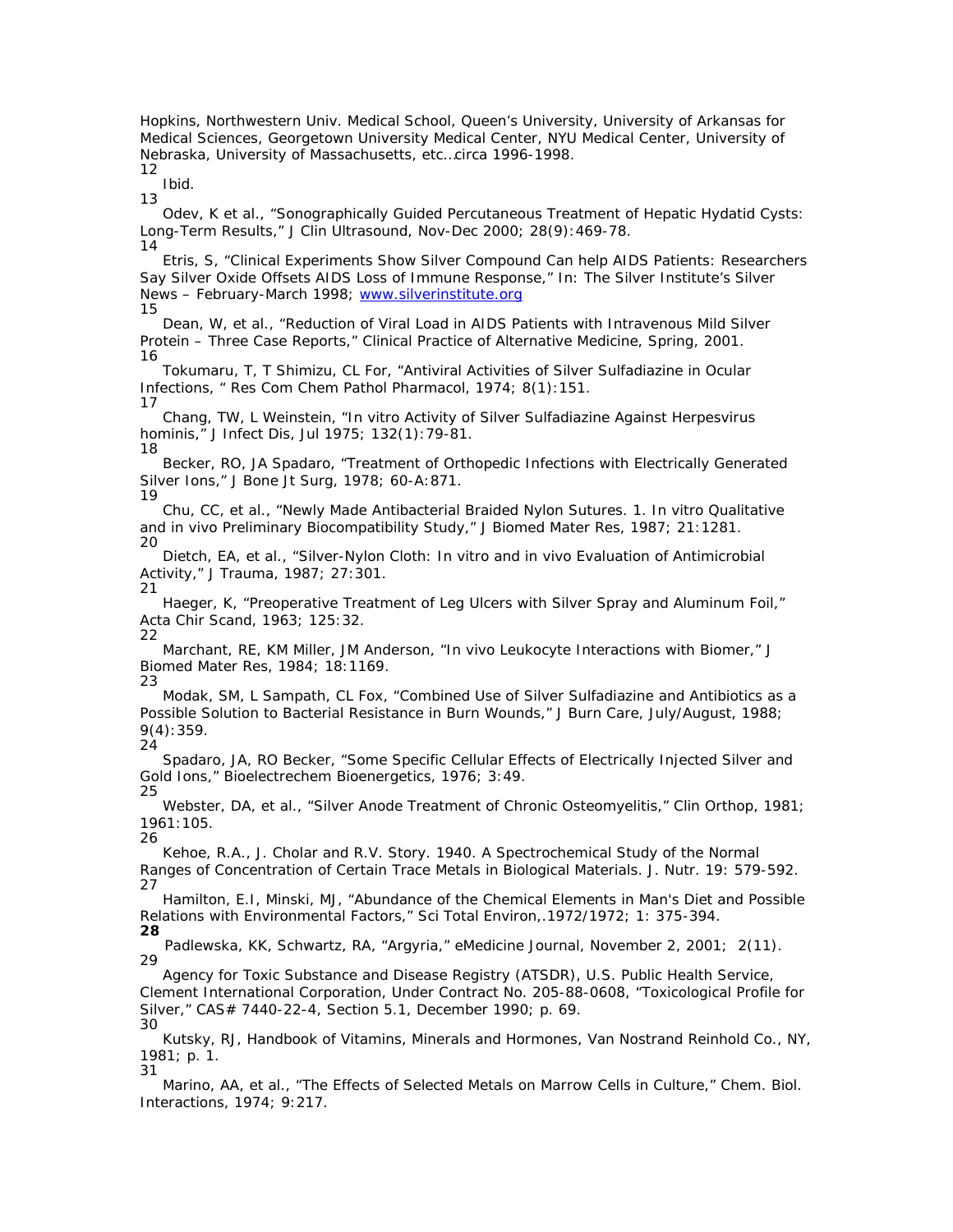32

 Op. cite., "Electrically Generated Silver Ions: Quantitative Effects on Bacterial and Mammalian Cells." 33

 Beach, R, "Modern Miracle Men," *Senate Document No. 264*, United States GPO, Washington, D.C., June 1936. 34

 Bear, FE, Toth, SJ, Prince, AL, "Variations in Mineral Composition of Vegetables," *Procedings of the Soil Sci Soc Amer*, 1948; 13:380-4. 35

*Composition of Foods: Agricultural Handbook No. 8,* Agricultural Research Service, USDA, U.S. Government Printing Office, Washington, DC, 1975; p. 59.

36 Bergner, Paul, *The Healing Power of Minerals, Special Nutrients, and Trace Elements,* Prima Publishing, Rocklin, CA, 1997; p. 312. 37

 Mayer, Anne-Marie, "Historical Changes in the Mineral Content of Fruits and Vegetables," In: William Lockeretz (ed.) Agricultural Production and Nutrition. Tufts University School of Nutrition Science and Policy, Boston, MA, Held March 19-21, 1997; p. 69-77. 38

Wood, HC, et al., The Dispensatory of The United States of America, Centennial  $(22^{nd})$ Edition, J.B. Lippincott Co., Philidelphia, 1937; p. 182-4, 1573-8. 39

 Fung, MC, Bowen, DL, "Silver Products for Medical Indications: Risk-Benefit Assessment," *Clinical Toxicology,* 1996; 34(1):123.

40 Heisenberg, W., *Physics and Philosophy,* Harper and Row, NY, 1962; p. 155.

41 CRC Handbook of Chemistry and Physics: 80<sup>th</sup> Edition, ed. by David R. Lide, CRC Press, Boca Roton, FL, 1999-2000; section 15 page 28 (15-28).

42

 Luoma, SN, et al., "Biological Processes," Chapter 3. In: Silver In The Environment: Transport, Fate, and Effects, edited by AW Andren and TW Bober, Setac Press, Pensacola, FL, 2002; p.66-73, 75-6, 82-6, 89-91. 43

 Stillman, MJ, Presta, A, Gui, Z, Jiang, De-Tong, "Spectroscopic Studies of Copper, Silver and Gold-Metallathioneins," In: Metal-Based Drugs, edited by Frank Shaw III, Freund Publishing House LTD, London, 1994; 1(5-6):375-94.

44

 Clement, JL, Jarrett, PS, "Antibacterial Silver," In: Metal-Based Drugs, edited by Frank Shaw III, Freund Publishing House LTD, London, 1994; 1(5-6): 469-70. 45

 Stillman, MJ, "Spectroscopic Studies of Copper and Silver Binding to Metallothioneins," In: Metal-Based Drugs, edited by Frank Shaw III, Freund Publishing House LTD, London, 1999; 6(4-5):277-90. 46

 Howard-Lock-HE, "Structures of Gold(I) and Silver (I) Thiolate Complexes of Medicanal Interest: A Review and Recent Reslts," In: Metal-Based Drugs, edited by Frank Shaw III, Freund Publishing House LTD, London, 1999; 6(4-5):201-9. 47

 Servillano, P, et al., "Different Coordination Modes of a Tripod Phosphine in Gold(I) and Silver (I) Complexes," In: Metal-Based Drugs, edited by Frank Shaw III, Freund Publishing House LTD, London, 1999; 6(4-5):277-90. 48

 Shinogi, M., S Maeizumi, "Effect of Pre-induction of Metallothionein on Tissue Distribution of Silver and Hepatic Lipid Peroxidation," *Biol Pharm Bull*, 1993; 16:372-4. 49

 Agency for Toxic Substance and Disease Registry (ATSDR), U.S. Public Health Service, Clement International Corporation, Under Contract No. 205-88-0608, "Toxicological Profile for Silver," CAS# 7440-22-4, Section 2.5.1, December 1990; p. 40-1. 50

*Handbook of Chemistry and Physics*, ed. David R. Lide, CRC Press, Boca Raton, Fl., 2000; Section 4, p. 27.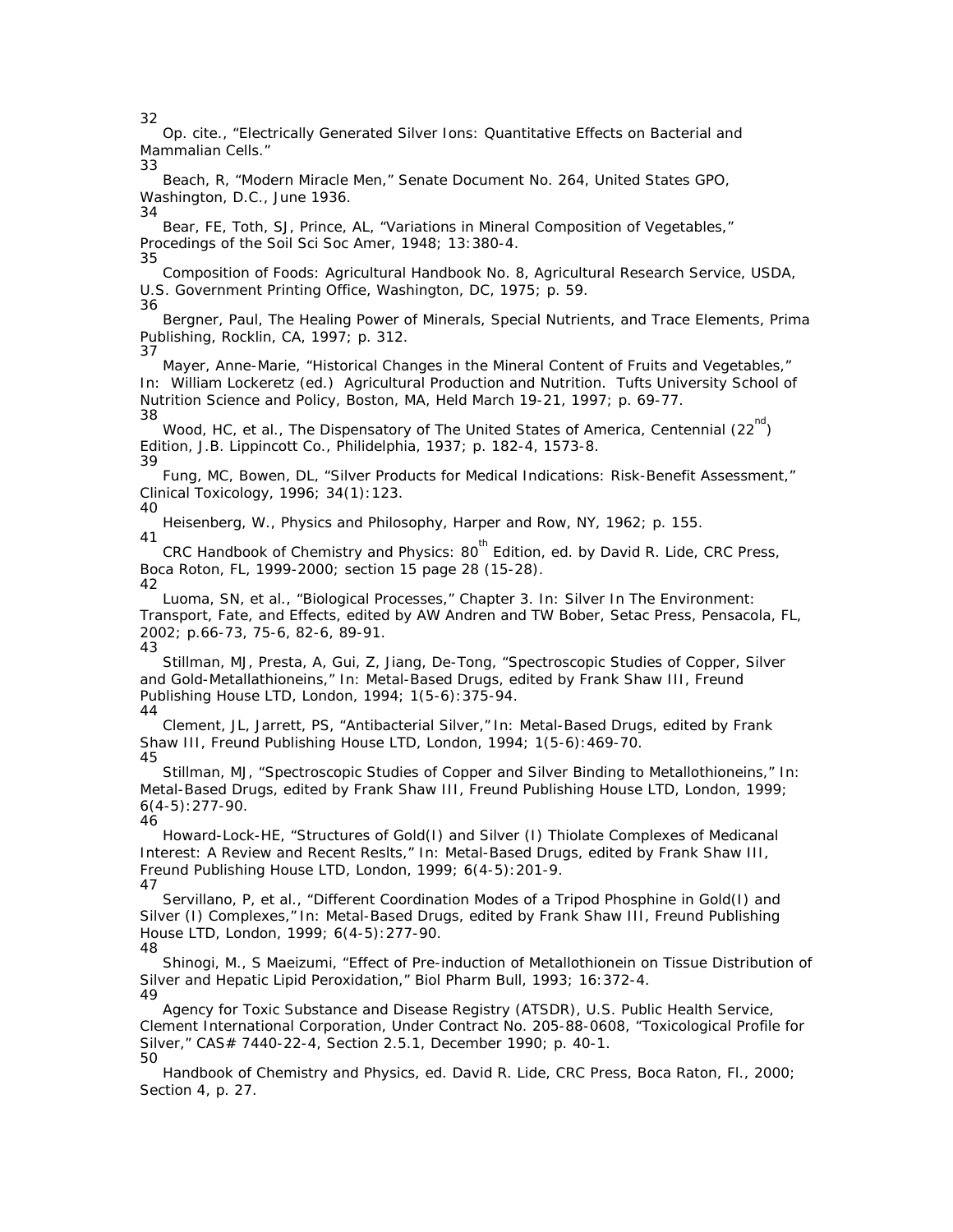51

63

 Padlewska, K.K., "Argyria, " *eMedicine Journal*, Nov. 2, 2001; 2(11). 52

 Agency for Toxic Substance and Disease Registry (ATSDR), U.S. Public Health Service, Clement International Corporation, Under Contract No. 205-88-0608, "Toxicological Profile for Silver," CAS# 7440-22-4, December 1990. 53

*CRC Handbook of Chemistry and Physics*, 80<sup>th</sup> Edition, ed. By David R. Lide, CRC Press, Boca Raton, Fl, 1999-2000; Section 4, p. 27. 54

 Grier, N, "Silver and Its Compounds," p. 386-90; In: *Disinfection, Sterilization and Preservation*, S. Block, edit., Lea & Febiger, Philadelphia, PA, 1983.

55 Addicks, L, *Silver in Industry,* Reinhold Publishing Corp., NY, 1940; p. 403. 56

Wood, HO, et al., *The Dispensatory of The United States of America*, 22<sup>nd</sup> Edition, J.B. Lippincott Co., Philadelphia, 1937; p. 182-3. 57

 Foye, WO, "Antimicrobial Activities of Mineral Elements," In: *Microorganisms and Minerals,*  Chapter 10, Volume 3, Eugene D. Weinberg, editor, Marcel Dekker, Inc., NY, 1977; p. 388. 58

 Agency for Toxic Substance and Disease Registry (ATSDR), U.S. Public Health Service, Clement International Corporation, Under Contract No. 205-88-0608, "Toxicological Profile for Silver," CAS# 7440-22-4, December 1990. 59

 Hill, WR, Pillsbury, DM, *Argyria: The Pharmacology of Silver*, The Williams & Wilkins Co., Baltimore, 1939. 60

 Enironmental Protection Agency, IRIS CASRN# 744-22-04, 1998. 61

 Fung, MC, DL Bowen, "Silver Products for Medical Indication: Risk-Benefit Assessment," *Clinical Toxicology*, 1996; 34(1):119-26. 62

Goodman, LS, A Gillman, A Pharmacological Basis of Therapeutics, 5<sup>th</sup> edition, MacMillan, NY, 1975; 930-1, 999-1000.

 Lansdown, AB, "Silver. I: Its Antibacterial Properties and Mechanism of Action," *J Wound Care,* Apr 2002; 11(4):125-30. 64

 Wallheden, B, "Colloidal Silver Instead of Antibiotics," *Tidsskr Nor Laegeforen,* Sept. 10, 2001; 12(21):2541.

65 Frey, OR, "Colloidal Silver in Infections?" *Med Monatsscher Pharm,* May 2001; 24(5):165. 66

Wood, HC, et al., The Dispensatory of The United States of America, 22<sup>nd</sup> Edition, Philadelphia, J.B. Lippincott Co., 1937; p. 1577-8. 67

 Brentano, L, et al., "Antibacterial Efficacy of a Colloidal Silver Complex," *Surgical Forum,*  1966; 17:76-8.

68 Kim, TN, et al., "Antimicrobial Effects of Metal Ions  $(Ag^+, Cu^{2+}, Zn^{2+})$  in Hydroxyapatite," J *Mater Sci Mater Med*, 1998; 9:129-34.

69 Becker, RO, JA Spadaro, "Treatment of Orthopedic Infections with Electrically Generated Silver Ions," *J Bone Jt Surg,* 1978; 60-A:871. 70

 Marchant, RE, KM Miller, JM Anderson, "*In vivo* Leukocyte Interactions with Biomer," *J Biomed Mater Res*, 1984; 18:1169. 71

 Webster, DA, et al., "Silver Anode Treatment of Chronic Osteomyelitis," *Clin Orthop,* 1981; 1961:105. 72

 Pilcher, JD, T Sollmann, "Organic, Protein and Colloidal Silver Compounds: Their Antiseptic Efficiency and Silver-Ion Content as a Basis for Their Classification," *The Journal of Laboratory and Clinical Medicine*, 1923; p. 301-10.